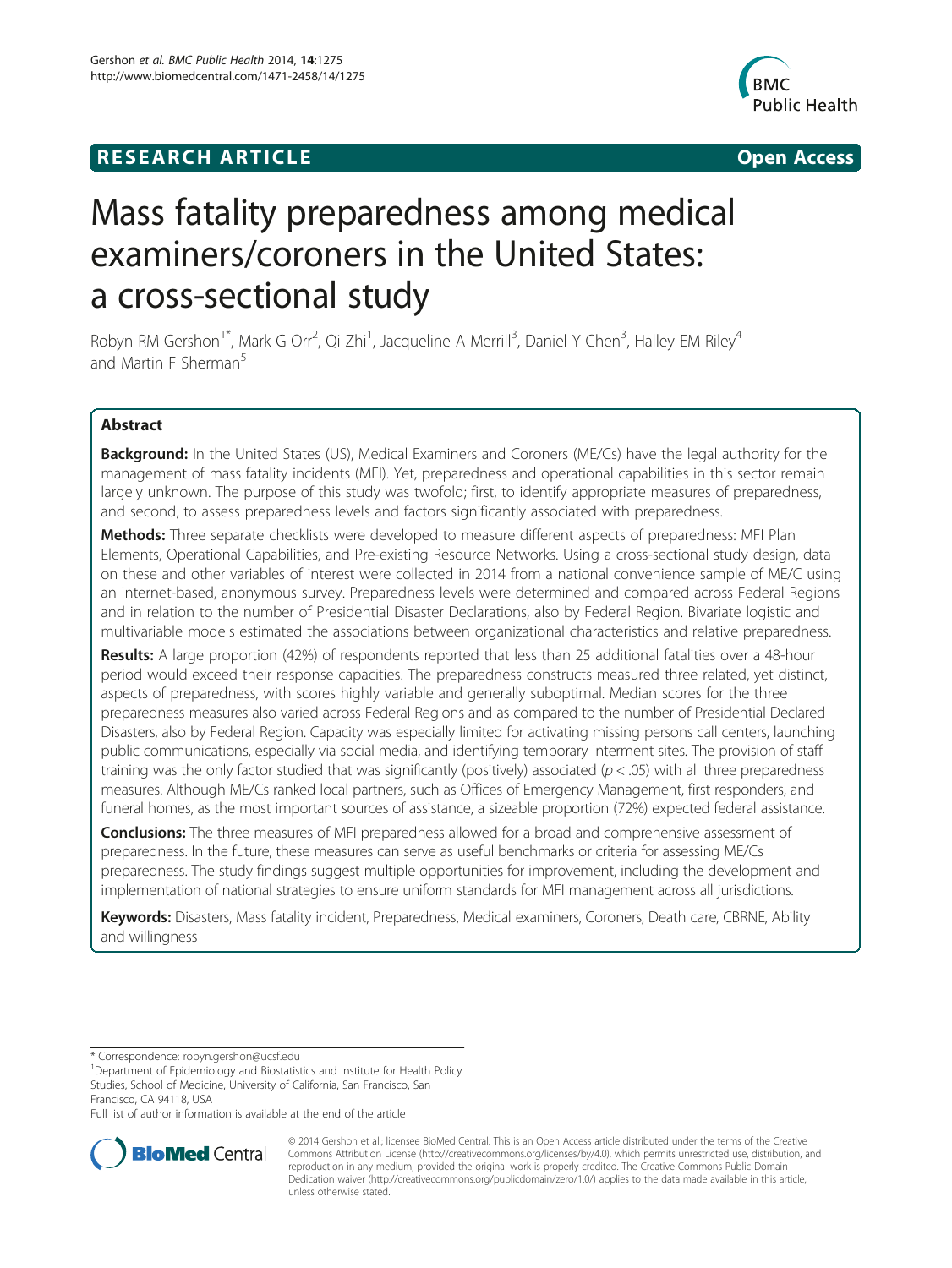#### Background

History is replete with examples of disasters resulting in catastrophic numbers of fatalities. Just in the last decade, a wide range of natural and anthropogenic global events resulted in extremely high mortality rates in the affected communities. Examples include the 2001 World Trade Center attacks (~3,000 deaths), the 2003 Western Europe heat wave (~35,000 deaths), the 2004 South Asian tsunami (~220,000-230,000 deaths), the 2005 Kashmir earthquake (~75,000 deaths), 2008 Sichuan, China earthquake  $(-87,000)$ , the 2009-10 H1N1 pandemic  $(-20,000 \text{ deaths})$ , the 2010 Haiti earthquake  $(\sim 200,000$  deaths), the 2011 Japan mega-disaster  $(\sim 22,000$  deaths), and the recent 2014 West Africa Ebola virus disease epidemic (~6,400 deaths) [[1-3\]](#page-13-0). In some cases, these massive fatality incidents completely overwhelmed local and even national capacity to respond appropriately, resulting in both acute and longterm adverse impacts on survivors and communities [\[4](#page-13-0)-[6](#page-13-0)]. Although they are difficult to prepare for, the welldocumented association between ineffective mass fatality management and adverse impacts on survivors and communities is leading to an increased focus on management of mass fatality incidents; the United States (US), in particular, has recognized this as a high priority of disaster planning [\[7](#page-13-0)].

Both large-scale fatality disasters, as well as smaller scale incidents with multiple fatalities are referred to as "mass fatality incidents" (MFI). Generally, we use the term MFI to describe situations in which the resultant number of deaths exceeds the local jurisdiction's ability to respond effectively. More recently, another term, referred to as "Complex Fatality Management" (CFM), is being used in recognition of the fact that local capacity can be overwhelmed by even a single fatality if the incident involves hazardous chemical, biological, radiological, nuclear or explosive (CBRNE) agents. (Personal communication, Cynthia Galvin, 2014).

In the US, the medico-legal authority for decedents is typically under the purview of Medical Examiners or Coroners (ME/Cs). In most jurisdictions (usually county-level), ME/Cs are responsible for the investigation and management of deaths resulting from homicide, suicide, and accidents as well as deaths resulting from incidents that may present a threat to public health [[8](#page-13-0)]. Offices of ME/C, spread across over 1000 jurisdictions in the US, can range from very small offices, essentially manned by one-person, to much larger and robust offices, with more than one hundred employees [\[9\]](#page-13-0). Guidance on MFI management is generally provided in a state's mass fatality response plan, which many states have, usually as an annex to the state's disaster plan [[10](#page-13-0)]. The local ME/C may also have officespecific MFI plans. Although having a written plan is an important first step, ME/Cs must also have adequate operational capabilities to execute the plan. Pre-existing relationships with response partners, including governmental agencies, local businesses, and voluntary organizations, can be vital to ensuring ME/Cs offices' response capacity. These partners may supply additional staff, space, supplies, or other forms of support.

In response to MFI, the ME/C must execute or oversee an array of operational tasks. Some of these include: securing and preserving human remains at a disaster site; recovering human remains; developing and implementing public communication messages; credentialing and managing volunteer staff; mobilizing missing persons call centers; performing all morgue operations, including ante-mortem and postmortem data collection for victim identification (Victim Identification Program); transporting, storing and securing temporary interment of remains; and releasing human remains for final disposition [[11](#page-13-0)-[15\]](#page-13-0). Furthermore, if CBRNE agents have contaminated the scene and/or human remains, then the ME/C must also take special precautions to ensure the safety of their staff and community. ME/Cs must also consider the impact of their investigative actions with respect to religious rituals or faith traditions. ME/Cs should also be cognizant of and make preparations for reducing adverse mental health impacts of the MFI response on staff and volunteers.

In the US, a mechanism exists for local jurisdictions to request disaster assistance, described in the National Response Framework (NRF), the nation's guide for responding to all-hazards disasters [\[7\]](#page-13-0). Under this framework, the Department of Health and Human Services (DHHS) is responsible for coordinating MFI needs [[16](#page-13-0)], and upon request, one of the important assets that DHHS can deploy are the services of Disaster Mortuary Operational Response Teams (DMORT). These highly qualified and skilled teams can bring supplies and expertise to MFI to help augment local capacity. However, even when DMORT teams are deployed, ME/Cs are responsible for the initial MFI management and for requesting this aid [[17](#page-13-0)]. Because of the complexity of mass fatality management operations, there is a growing concern among ME/ Cs regarding preparedness for MFI and their ability to manage MFI competently, especially for an incident that involves CBRNE [\[14\]](#page-13-0).

These types of concerns were formally raised nearly a decade ago when a panel of national experts was convened by the US Northern Command, which provides command and control of the Department of Defense homeland defense efforts. The panel, referred to as the Joint Task Force Civil Support Mass Fatality Working Group ("Working Group"), was charged with examining the available data to determine the response capabilities and preparedness of the US mass fatality infrastructure for managing high fatality events, such as pandemics [[12\]](#page-13-0). The Working Group identified several key elements of preparedness for the management of mass deaths and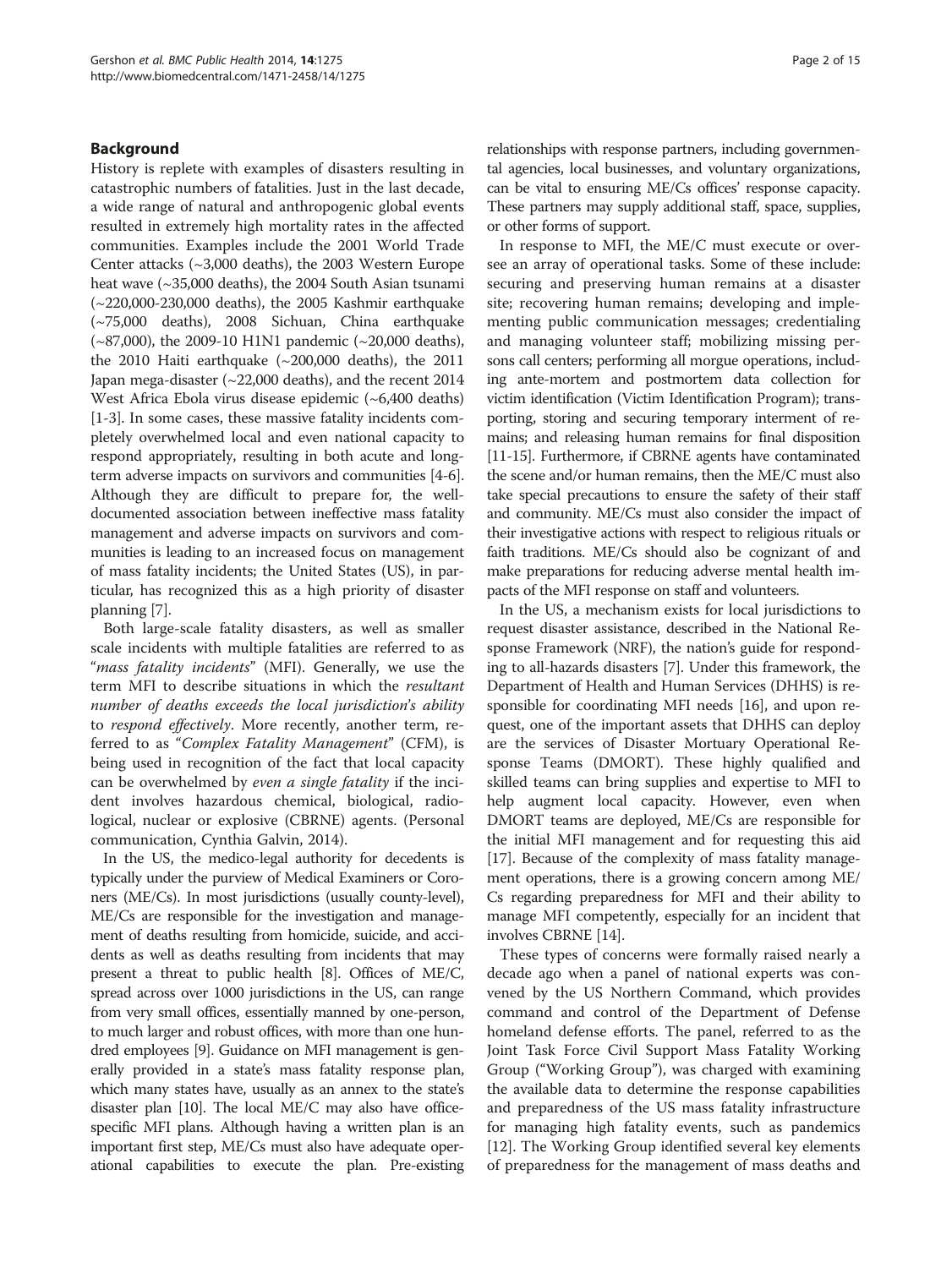acknowledged significant knowledge gaps regarding the extent to which these elements had been adopted. The Working Group concluded that knowledge regarding the nation's ability to manage a mass fatality event was limited. Since that time, many different initiatives have been undertaken to help ensure the nation's readiness to manage MFI, and most currently, in 2014, a high level Mass Fatality Management Executive Steering Committee was formed to help provide effective guidance on MFI preparedness and management (Personal communication, Cynthia Galvin, 2014).

Since ME/Cs arguably have the most critical role to play in the US mass fatality infrastructure, and because preparedness and response capabilities for this group have not, to our knowledge, been previously assessed across the nation, the purpose of this study was as follows: first, to develop criteria for measuring preparedness in this sector; second, to assess subjective and objective preparedness and operational capabilities; and third, to identify organizational characteristics and other correlates of preparedness. This information is valuable in developing mass fatality management benchmarks as well as serving as an indicator for assessing actual preparedness. The ultimate goal of this study was to improve nation-wide MFI capabilities.

# Methods

# Study design and participants

This cross-sectional study was conducted over a six-week period in 2014. A self-administered, anonymous survey was made available on a SSL-secured site using a web-based tool [[18\]](#page-13-0). Participants were adult professionals in the Medical Examiner/Coroner field and were recruited through newsletters, websites, and mass emails with the assistance and support of professional ME/Cs organizations. All study procedures involving human participants had prior review and approval of the University of California, San Francisco (UCSF) Human Research Protection Program, Committee on Human Research (CHR) (approval number 12-09425) and Columbia University Human Research Protection Office Institutional Review Boards (approval number AAAL0206), and informed electronically signed consent was obtained from each participant enrolled in this study.

# Questionnaire development and design

The preparedness measures were developed through an exhaustive four-part process involving the assessment of existing materials and review by experts in mass fatality management and emergency preparedness and response. As a starting point for the measures, national documents, such as the 2014 National Response Framework [[7\]](#page-13-0) and the National Response Plan (NRP) [\[19](#page-13-0)], and in particular, the NRF Emergency Support Function #8, the Public Health and Medical Services Annex [[16\]](#page-13-0), were

carefully reviewed. A core functional area under ESF #8, is "mass fatality management, victim identification, and decontamination of remains," for which the Department of Health and Human Services has primary and coordinating responsibility. The delineation of the supplemental role of the federal government was necessary for comparison and clarity of the ME/C responsibilities all jurisdictional level [[5\]](#page-13-0). The second step in developing the measures was to conduct an environmental scan of existing state annexes or mass fatality plans as well as other available documents on mass fatality planning and response from the National Association of Medical Examiners (NAME) and the International Association of Coroners and Medical Examiners, the two leading professional associations for ME/C [\[15,20](#page-13-0)-[26](#page-13-0)]. Additionally, at this stage, we also reviewed toolkits and checklists developed by several state mass fatality planners, and we also reviewed the British Columbia Coroners Service (BCCS) Mass Fatality Response Plan [\[27](#page-13-0)-[29\]](#page-13-0). These key documents provided the reference point for developing the preparedness measures, which were conceptualized as consisting of three domains: (1) Mass Fatality Plan Elements; (2) Mass Fatality Response Operational Capabilities, and (3) Pre-existing Resource Networks. In the third step, draft items for each of the measures of preparedness were then prepared and submitted for review and assessment to more than a dozen nationally recognized subject experts and key informants. These included the lead authors of highly developed state and regional plans, members of the national mass fatality planning steering committee, leadership of national professional ME/C organizations, and emergency management and mass fatality planning leaders. Our goal was to obtain consensus on the content validity of these new measures. In the fourth and final step, 11 representatives of the target population (ME/Cs) were asked to pre-test the computerized version of these measures and other elements of the questionnaire so that we could assess face validity of the measures as well as readability and length of time for completion. A copy of the ME/C questionnaire and codebook are appended in an Additional files [1](#page-12-0) and [2](#page-12-0), and all other documents related to the development of the measures may be obtained by contacting the corresponding author. The study questionnaire was written in English and prepared at a 13.5 grade reading level for ease of completion (length of time to complete ranged from 12-20 minutes) [[30](#page-13-0)]. Most items used "yes", "no", "don't know" response categories or discreet categorical responses. The three preparedness measures used a simple checklist box to indicate a positive ("yes") response. The questionnaire included items that addressed organizational characteristics, MFI preparedness measures, and staff ability and willingness to report to duty, which is conceptualized as an important outcome related to preparedness [[31](#page-13-0)-[34](#page-14-0)].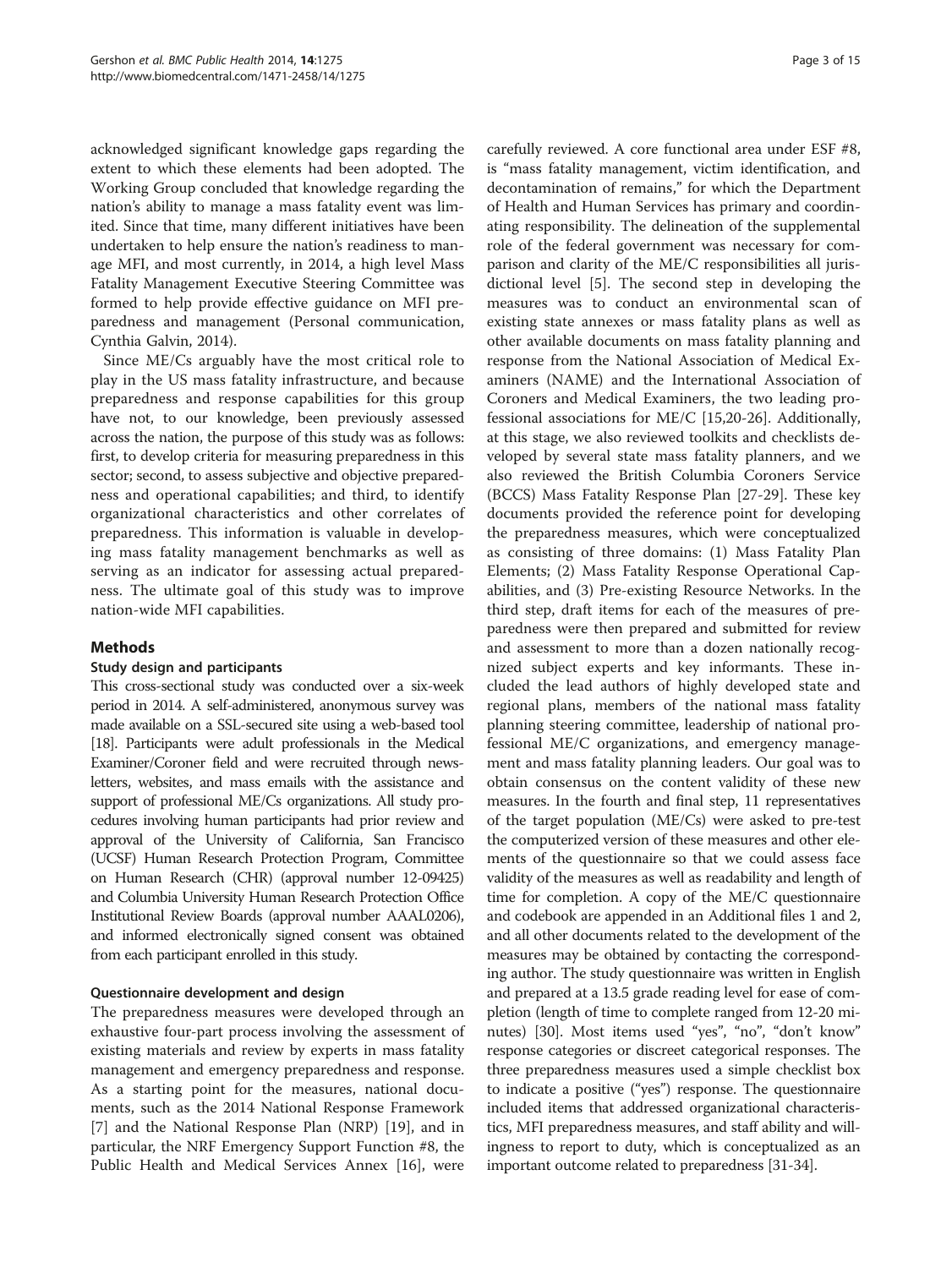#### **Measures**

#### Organizational characteristics

Seven items were used to characterize the respondent's organization, including office type (Medical Examiner vs Coroner or other), location (zip code), population size of jurisdiction served, whether urban or rural setting, number of employees, number of additional fatalities in excess of normal case load within a 48-hour period that would exceed capacity, and MFI experience in the past 5 years.

#### Mass Fatality Incident (MFI) preparedness

MFI Preparedness was assessed by three new categorical (nominal) measures: (a) Mass Fatality Plan Elements, operationalized as a 19-item checklist derived primarily from sample state mass fatality plans and the National Association of Medical Examiners (NAME) MFI management procedures [\[35\]](#page-14-0); (b) Mass Fatality Response Operational Capabilities, measured with a 21-item checklist developed with input from field experts and sample state, and national guides [\[14,15,20,27,28\]](#page-13-0); and (c) Pre-existing Resource Networks, measured with a new 12-item checklist of jurisdictional and community resource partners.

#### Additional MFI planning

Seven items helped to further characterize MFI planning, including: (a) an office-specific MFI plan and frequency of updating the plan; (b) the plan's compliance with the National Incident Management System (NIMS) and with the Federal Emergency Management Agency (FEMA) Comprehensive Preparedness Guide (CPG) [[36,37\]](#page-14-0); (c) the jurisdictional role for ME/C during MFI; (d) interoperability and mutual aide agreements; (e) written policies on public communication during MFI; (f) use of social media during MFI; and (g) provision of mental health/spiritual counseling to staff and/or volunteers during and after MFI.

# Staff willingness and ability to report to duty, with and without contamination with CBRNE agents

This was assessed using a two-part item based on some of our earlier studies on ability (i.e., availability) and willingness of staff to report to duty [\[31](#page-13-0)-[34\]](#page-14-0). For these items, respondents were asked to indicate the proportion of staff that they thought would be willing and/or able to report to duty during MFI, with or without CBRNE as follows: (a) proportion of staff who they thought would be willing to report in their roles during a mass fatality incident; (b) proportion of staff who they thought would be willing to report in their roles during a mass fatality incident that involved CBRNE contaminants; (c) proportion of staff who they thought would be able to report in their roles during a mass fatality incident; (d) proportion of staff who they thought would be able to report in their roles during a mass fatality incident that involved CBRNE contaminants. Additional items were included on the preparation of a staff roster and staff pre-event planning in order to determine the availability of staff during MFI.

#### Training of staff and participation in drills

Three items addressed training, including training of staff on the office's mass fatality plan, training of staff on MFI involving CBRNE agents, and training of the office through participation in jurisdictional drills.

#### Self-reported workplace and jurisdictional preparedness

Measured by two items on respondents' perceptions of the preparedness levels of (a) their office, and (b) their local jurisdiction.

#### Resource needs

One final item asked respondents to indicate from a list of seven resources (plus an additional open ended "other" response category) the resources they thought they needed to help improve their office's MFI preparedness and response. The list included such items as "more training", "more planning activities", "more funding for preparation activities", "more interagency agreements", etc.

As noted, a copy of the study questionnaire and codebook are appended.

#### Data analysis

After checks for internal reliability and validity of responses and other data editing procedures were completed, an array of descriptive statistics and graphical techniques (e.g., frequencies, histograms, measures of central tendency and dispersion) were performed to characterize the distribution of variables and to determine if there were any outliers. This strategy provided familiarity with the data and allowed us to determine if the data met assumptions required by the intended statistical testing procedures. All analyses were conducted using R (version 3.1.0, Auckland, New Zealand) [[38](#page-14-0)].

The main outcome (criterion) variables were the three measures of MFI preparedness. To determine the relationship between the three measures, Pearson's productmoment correlation coefficient, r, was used to measure the degree of linear association between each of the variables, with results ranging from  $r = .49 - .64$ , indicating generally moderate to strong correlations. After careful examination of the frequency distribution of the three outcome variables, each outcome measure was dichotomized into two categories (scores below the median  $= 0$ ; equal or above the median  $= 1$ ). This was appropriate given that the data were bimodally distributed (to include zeros) and because these were categorical and not continuous variables. The dichotomization also allowed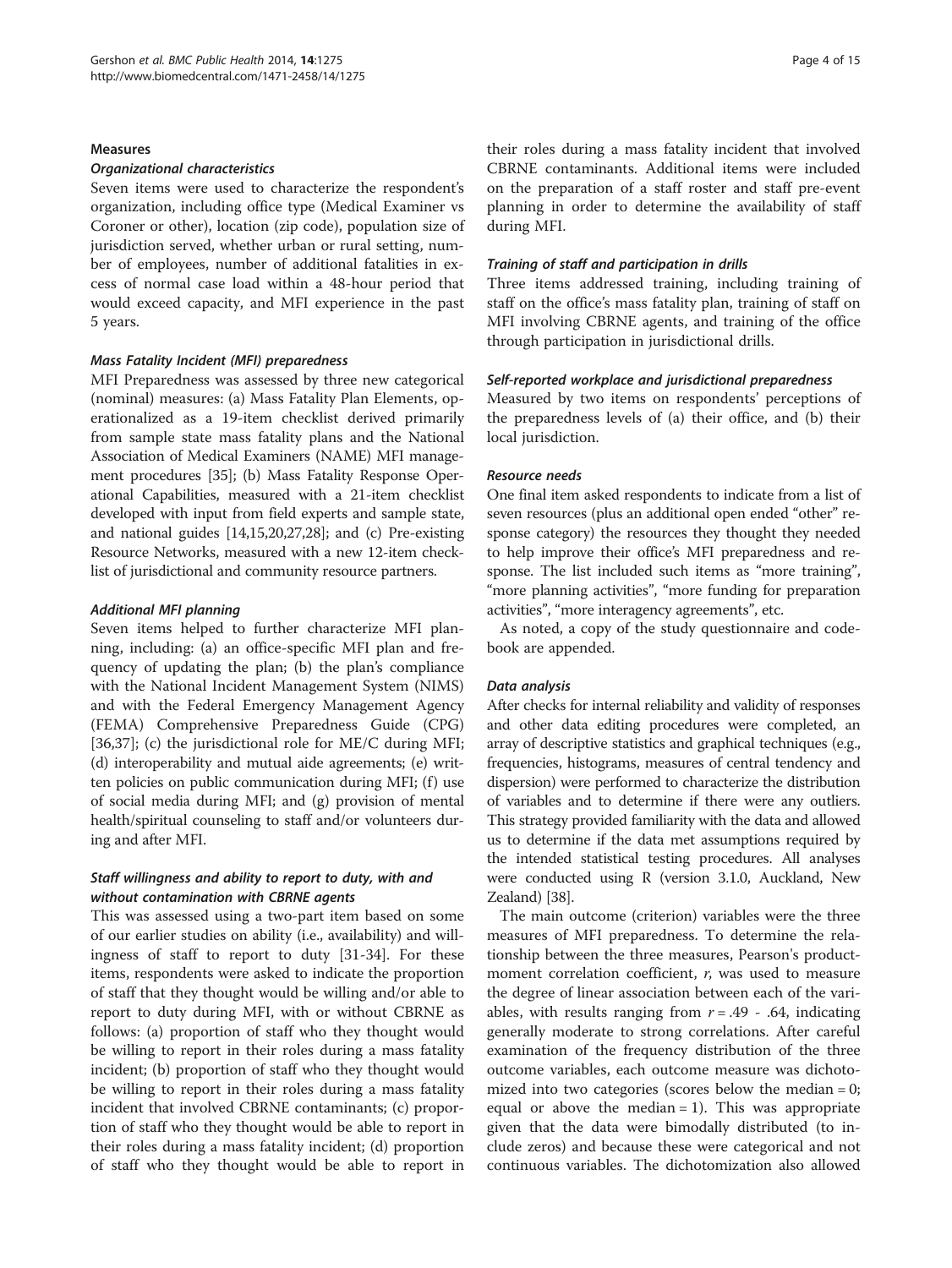for visual depictions of the preparedness measures averaged across Federal Regions. This also facilitated visual comparison with the number of Presidential Disaster Declarations, 2001-2014, also averaged across Federal Region [[39](#page-14-0)]. The maps as depicted were created using ArcGIS 10.2.2 for Desktop (Redlands, CA) [[40\]](#page-14-0).

To explore the organizational factors associated with preparedness, we first performed chi - squared statistics and estimated odds ratios and their confidence intervals using bivariate logistic regression analysis between each predictor and outcome measure in order to provide insight into the non-adjusted relations between predictors and outcomes. The next stage in our analysis involved logistic multivariable analysis to determine the unique relationship between the outcome variables (preparedness measures) and each predictor variable when considering all variables simultaneously. Linear regression was not used as the preparedness variables were, as noted, categorical and not continuous variables. For all regression analyses, the level of significance was set at 5%. Results are presented as estimated odds ratio (OR) and their 95% confidence interval (95% CI).

# Results

# Organizational characteristics

A total of 122 completed questionnaires were collected. The actual response rate cannot be calculated, as this was a convenience sample. However, the number of ME/ C in the US is approximately 900-1,000 [[9\]](#page-13-0), based on the most recent (2004) available data. The mapped distribution of responses by US states and territories is shown in Figure 1. The sample represented each of the 10 Federal Regions and 37 of the 56 states and territories [\[41](#page-14-0)]. Most

of the respondents were either Medical Examiners (48%) or Coroners (44%), with the remainder indicating another role, including Forensic Pathologist (2%), Sheriff (2%), Justice of the Peace (1%), and "other" (3%). The majority of respondents (49%) indicated that their office served large jurisdictions ( $\geq 500$  K people), followed by 25% serving 100 K-499.9 K, 14% serving 50 K-99.9 K, 8% serving 25 K-49.9 K, and 4% serving small jurisdictions with populations below 25 K. On average, most agencies (52%) employed  $\leq 10$  full time employees, with only 9% indicating  $\geq 100$  employees.

# MFI preparedness and additional MFI planning MFI plan elements

Frequencies for the MFI Plan checklist items are shown in Table [1](#page-5-0). A large majority of respondents (95%) reported that their office had a written mass fatality plan, but only 9% of the sample reported having all 19 items on the MFI Plan Elements Checklist included in their plan; on average, respondents reported having 68% of the plan elements in their own plans (checklist mean = 12  $[SD = 6.2]$ , median = 13, min = 0, max = 19). The most common plan items reportedly in place were: morgue services; human remains recovery; and command and control. The least frequently noted plan items included: job action sheets for the various positions in the plan; funding reimbursement policies; and availability of staff respite areas.

Respondents reported that their local ME/C office's plan was updated annually (32%), every two years (22%), or every five years (13%), with only 3% reporting that it was never updated; a sizeable proportion (30%) were unsure or unaware of how often the plan was updated. A

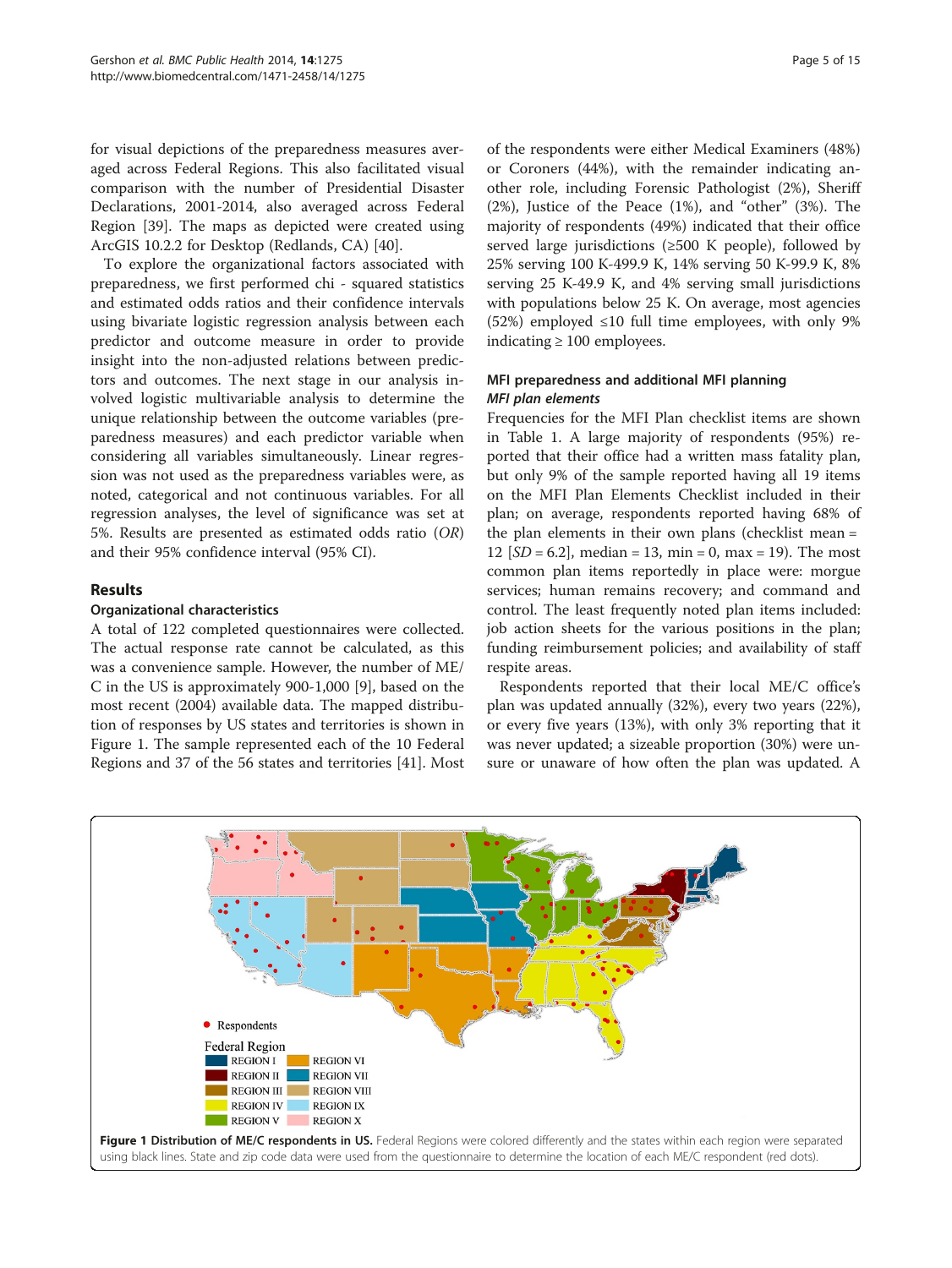#### <span id="page-5-0"></span>Table 1 Mass fatality plan frequencies ( $N = 114$ )

|                                                                                        | $n (%)^a$  |
|----------------------------------------------------------------------------------------|------------|
| Morgue services                                                                        | 101 (88.6) |
| Human remains recovery                                                                 | 96 (84.2)  |
| Command and control                                                                    | 94 (82.5)  |
| Security and preservation of the remains                                               | 92 (80.7)  |
| Incident notification and plan activation                                              | 85 (74.6)  |
| Authorities                                                                            | 81 (71.1)  |
| Family assistance                                                                      | 81(71.1)   |
| Concept of operations                                                                  | 80 (70.2)  |
| Security and preservation of the disaster site                                         | 79 (69.3)  |
| Application and scope                                                                  | 75 (65.8)  |
| Continuity of operations plan                                                          | 73 (64.0)  |
| Religious/cultural considerations<br>(e.g., disaster emotional and spiritual care)     | 67 (58.8)  |
| Mass fatality information systems                                                      | 65 (57.0)  |
| Vital records system                                                                   | 62 (54.4)  |
| Credentialing, managing and<br>documenting disaster personnel,<br>including volunteers | 57 (50.0)  |
| Assumptions                                                                            | 55 (48.3)  |
| Job action sheets for the various<br>positions in the plan                             | 49 (43.0)  |
| Staff respite area                                                                     | 37 (32.5)  |
| Funding reimbursement                                                                  | 33 (29.0)  |

<sup>a</sup>Data shown represent individuals who endorsed each item on the checklist.

large proportion (70%) indicated that their plan was compliant with NIMS [\[36\]](#page-14-0). However, only 40% reported that their plan was compliant with the FEMA CPG [\[37](#page-14-0)]. Engagement at the local level was adequate; a large percentage (77%) reported that their office had a seat at their local jurisdiction's Emergency Operations Center during MFI, and an even greater proportion (88%) had a defined position during MFI. Most respondents (78%) had interoperability and mutual aide agreements in place. A large percentage (75%) of respondents reported having written policies that addressed public communications/public announcements during MFI, but only 29% had written policies related to the use of social media during MFI. Less than half (48%) of the respondents had plans in place that addressed the provision of mental health care or spiritual counseling for their staff and/or volunteers during or after MFI.

#### Operational capabilities

Only 9% of respondents reported all 21 Operational Capability Checklist items (mean =  $10$  [SD = 5.9], median = 11, min = 0, max = 21); on average, respondents reported having 52% of the operational capabilities in place. The most frequently reported operational capabilities for

managing MFI included: refrigerated storage of remains, postmortem examination/morgue operations and transport of remains. The least frequently cited capabilities included: long term family management (i.e., memorial services), availability of temporary interment facilities, and communication system in place using social media. See Table 2 for a complete list of the frequencies for this checklist.

#### Pre-existing resource networks

The frequencies for the items on the Pre-existing Resource Networks checklist are shown in Table [3.](#page-6-0) Only 8% of respondents reported having relationships with all 12 potential sources of resources needed to respond to MFI. The median checklist score for this measure was 8.5 (mean = 8  $[SD = 3.3]$ , min = 0, max = 12); on average, the sample had more than 70% of the potential preexisting relationships in place. The most frequently reported pre-existing partnerships in place were with local organizations and agencies, such as local office of emergency management, local members of the death care sector (organizations affiliated with the funeral industry),

#### Table 2 Operational capabilities frequencies ( $N = 117$ )

|                                                                                                                            | $n (%)^a$ |
|----------------------------------------------------------------------------------------------------------------------------|-----------|
| Refrigerated storage of remains                                                                                            | 94 (80.3) |
| Decedent recovery                                                                                                          | 89 (76.1) |
| Postmortem examination/morque operations                                                                                   | 89 (76.1) |
| Transport of remains                                                                                                       | 89 (76.1) |
| Decedent release/final disposition                                                                                         | 82 (70.1) |
| Command and control for fatality management                                                                                | 81 (69.2) |
| Security and preservation of human remains                                                                                 | 80 (68.4) |
| Ante-mortem data collection                                                                                                | 74 (63.3) |
| Tracking system (i.e., victim identification<br>Program) for recovered remains                                             | 69 (59.0) |
| Joint agency death investigation                                                                                           | 67 (57.3) |
| Decedent manifest                                                                                                          | 59 (50.4) |
| Information technology/tracking                                                                                            | 52 (44.4) |
| Morque operations for contaminated<br>(hazard material) human remains                                                      | 50 (42.7) |
| Public messaging                                                                                                           | 46 (39.3) |
| Incident characterizations                                                                                                 | 42 (35.9) |
| Security and preservation of disaster site                                                                                 | 42 (35.9) |
| Caring for or interring human remains<br>in accordance to the religious ritual or<br>requirements of most faith traditions | 37 (31.6) |
| Missing persons call centers                                                                                               | 28 (23.9) |
| Communication via social media                                                                                             | 26 (22.2) |
| Temporary interment                                                                                                        | 21 (18.0) |
| Long term family management/memorial                                                                                       | 10(8.6)   |

<sup>a</sup>Data shown represent individuals who endorsed each item on the checklist.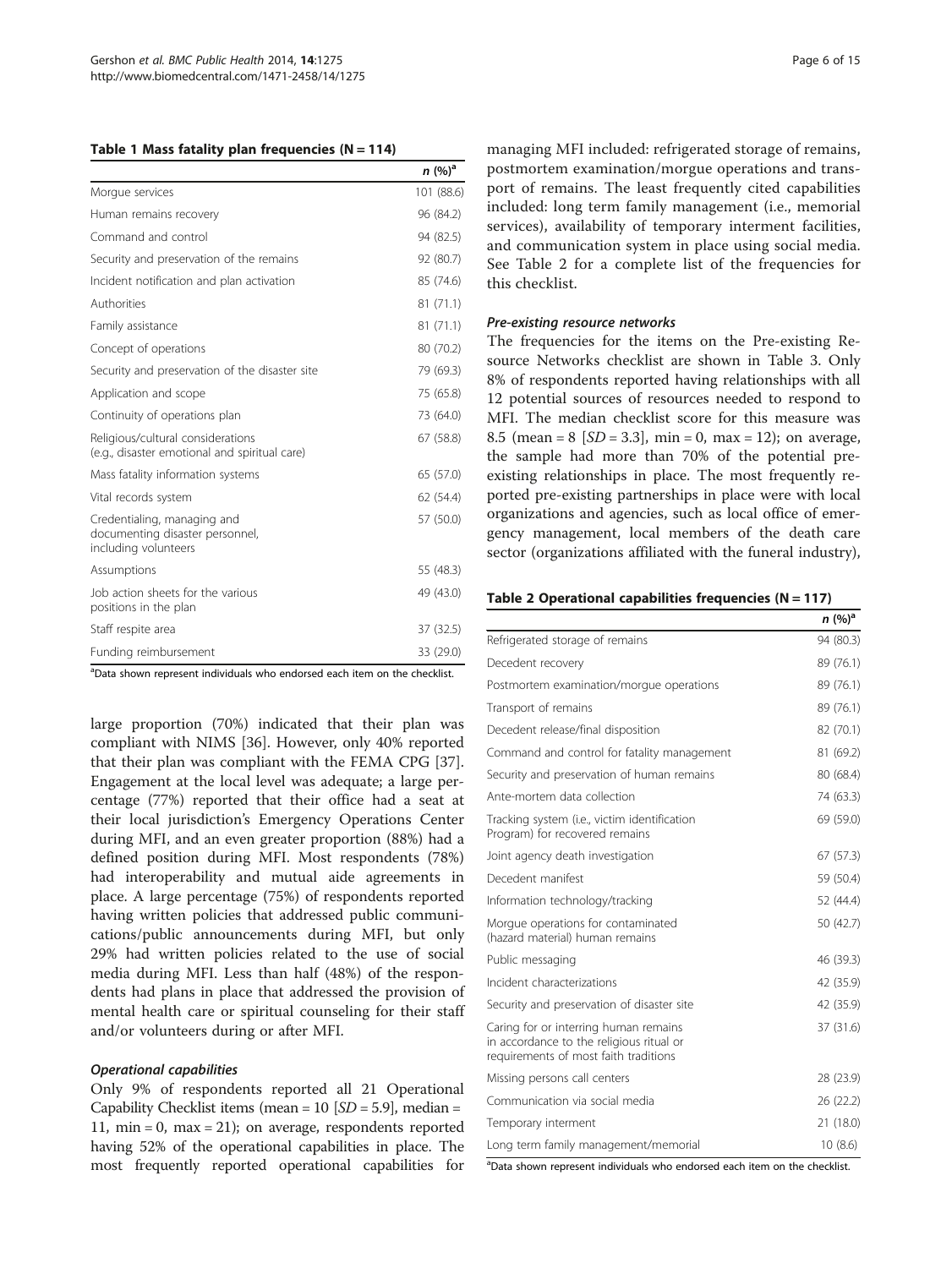<span id="page-6-0"></span>Table 3 Pre-existing resource networks frequencies  $(N = 118)$ 

|                                                            | n (%) <sup>a</sup> |
|------------------------------------------------------------|--------------------|
| Local Office of Emergency Management/Civil Defense         | 99 (83.9)          |
| Local funeral homes, cemeteries, crematories               | 97 (82.2)          |
| Local first response organizations                         | 95 (80.5)          |
| Local/State Department of Health                           | 92 (78.0)          |
| State Office of Emergency Management/Civil Defense         | 88 (74.6)          |
| Federal assets                                             | 85 (72.0)          |
| Voluntary organizations                                    | 79 (67.0)          |
| Local health care organizations                            | 78 (66.1)          |
| Other nearby Coroner/Sheriff's office/Justice of the Peace | 74 (62.7)          |
| Other nearby office of medical examiner                    | 65 (55.1)          |
| Faith-based organizations                                  | 51 (43.2)          |
| Disaster management vendors/contractors                    | 47 (39.8)          |
| Other                                                      | 4(3.4)             |

<sup>a</sup>Data shown represent individuals who endorsed each item on the checklist.

and the local department of health. A substantial proportion (72%) also reported that they planned to rely on federal assets. Most respondents (75%) reported that their jurisdictional partners had their own mass fatality plan, but less than 30% had signed off on those plans. Typically, the response partners that the ME/Cs expected to assist them in MFI were the same ones that they, in turn, would plan to help.

#### Graphic comparison of the three preparedness measures

A graphic comparison of the three measures and total Federal Regional Presidential Disaster Declarations from 2001-2014, by Federal Region, is provided in Figure [2](#page-7-0)(A,B, C,D). As noted, we have stratified the preparedness scores for each of the three measures into two categories (below the median and equal or above the median) across each of the Federal Regions [[41](#page-14-0)]. As can be seen, scores vary across the three measures, as shown in  $2(A-C)$ . For example, only Region 4, which includes Alabama, Florida, Georgia, Kentucky, Mississippi, North Carolina, South Carolina, and Tennessee; Region 9, which includes Arizona, California, Hawaii, Nevada, and the Pacific Islands; and Region 10, which includes Arkansas, Idaho, Oregon and Washington, had uniformly higher scores on all three preparedness measures.

Other findings of interest relate to visual comparisons with the map depicting the Presidential Disaster Declarations (2001-2014), by Federal Region. Between 2001 and 2014, there were 1,740 declarations made in the US [[39](#page-14-0)]. The total number of Disaster Declarations by Federal Region has been categorized into two groups: < the median and  $\geq$  the median number of reported declarations, per Federal Region) over the time period of 2001-2014. As can be seen in Figure [2](#page-7-0)(D), the levels of preparedness within each Federal Region are at the same level or higher than the median number of declared disasters in all regions except for Region 6 (Texas, New Mexico, Oklahoma, Arkansas, and Louisiana), and Region 8 (Utah, Colorado, Wyoming, Montana, South Dakota and North Dakota) [[41](#page-14-0)].

# Prior mass fatality incident experience and the number of additional fatalities within a 48-hour period that would exceed capacity

A majority (82%) of respondents reported that their jurisdiction had not experienced MFI in the past 5 years. A sizeable proportion (42%) of the respondents reported that their capacity would be exceeded by the addition of 24 or less fatalities (over and beyond their normal case load) over a 48-hour time period. Additional fatalities that would exceed capacity responses were as follows: 25-50 additional fatalities (28%), 51-75 additional fatalities (10%); 76-100 additional fatalities (4%), and 13% of respondents reported that they had the capacity to manage an additional 100 fatalities or more in a 48 hour period.

# Staff willingness, ability to report to duty, with and without contamination with CBRNE agents

A large majority (83% and 72%) of respondents indicated that 80% or more of their staff would be willing and able, respectively, to report to duty during a mass fatality incident. However, substantially lower proportions (46% and 52%) reported that 80% or more of their staff would be willing and able, respectively, if MFI involved CBRNE agents. Nearly one quarter of the respondents reported that they expected less than 20% of their staff to report if CBRNE agents were involved in MFI. Furthermore, whereas staff rosters had generally been prepared to indicate staff availability, less than half of the respondents thought that staff had made pre-event plans (e.g., plans to address childcare and elder care responsibilities) that would ensure their availability to work during MFI. Results of chi-squared analyses indicated significant positive relations between training of staff and staff availability ( $p < .01$ ) and between staff participation in drills and willingness to report to duty ( $p < .01$ ), suggesting that training may help support adequate staffing.

#### Training of staff and participation in drills

More than 70% of respondents indicated that their office provided training to staff on the mass fatality plan, and staff participation in drills with local partners was common (79%). However, CBRNE–related MFI training was much more limited; only 27% of the respondents reported that their office had ever provided this type of specialized training.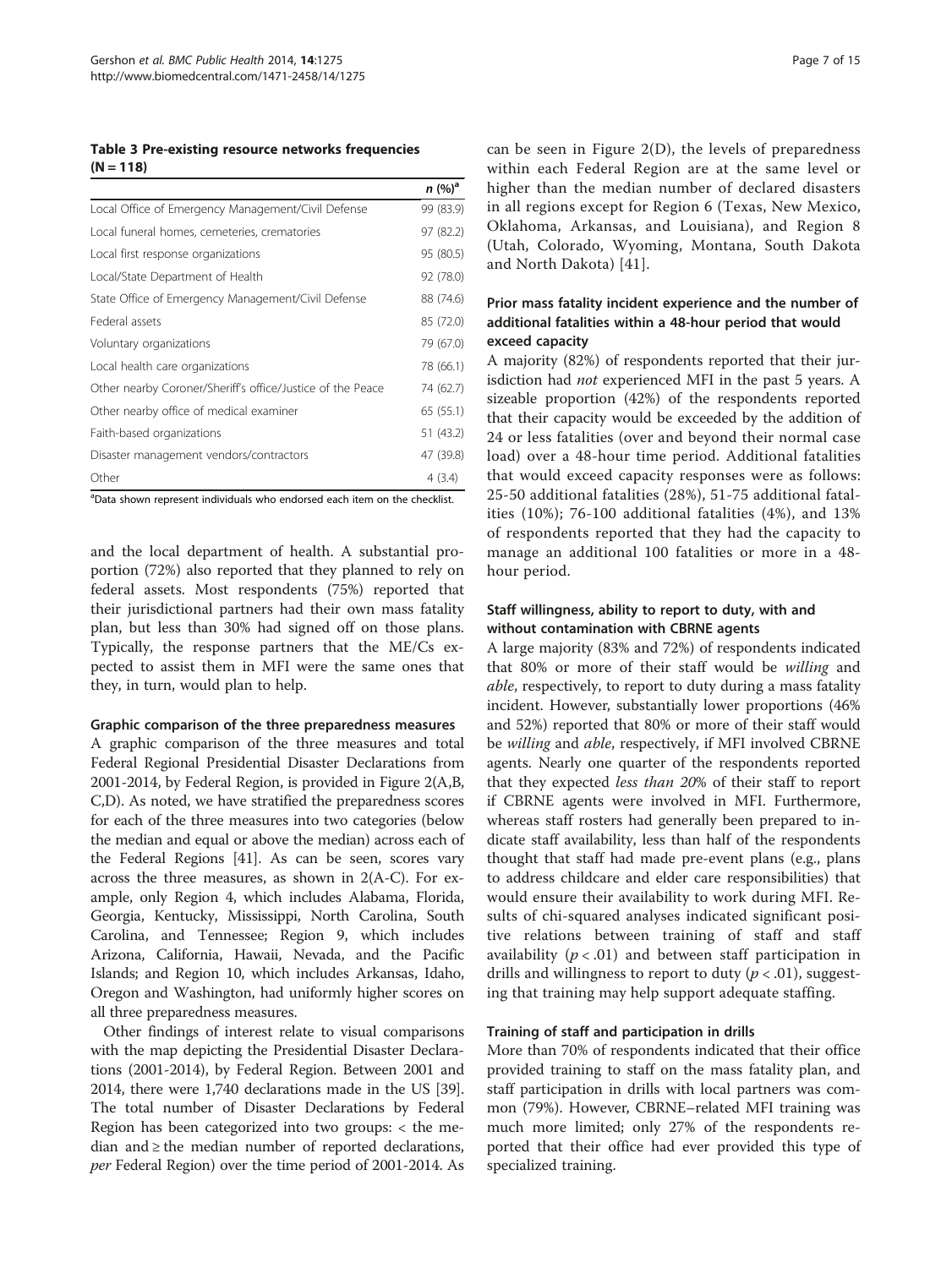

<span id="page-7-0"></span>

# Perceptions of office and jurisdictional preparedness

Less than half (43%) of the sample thought that their office was well prepared to manage MFI, 16% thought that they were not at all or slightly prepared, and the reminder (41%) thought they were moderately prepared. Similarly, more than half (55%) of the respondents thought their jurisdiction was well prepared, 10% thought that their jurisdiction was not at all or slightly prepared, and the rest (35%) thought they were moderately prepared.

# Resources needed to help improve MFI preparedness and response

Only 5 (4%) respondents indicated that their office did not need any additional resources to improve their preparedness. The resources most frequently needed included more training for staff, greater surge capacity, and more funding for mass fatality planning. Detailed results may be found in Table 4.

#### Table 4 Resources needed to improve MFI preparedness and response  $(N = 120)$

|                                                                                    | $n (%)^a$ |
|------------------------------------------------------------------------------------|-----------|
| Additional training of staff                                                       | 89 (74.2) |
| Greater surge capacity (identification<br>of additional staff, supplies, space)    | 78 (65.0) |
| Additional funding for mass fatality planning                                      | 77 (64.2) |
| Additional mass fatality planning activities                                       | 71 (59.2) |
| Additional drills with other response partners                                     | 70 (58.3) |
| Signed interagency agreements                                                      | 51 (42.5) |
| Other (e.g., better communications,<br>CBRNE trainings, better coordination, etc.) | 19 (15.8) |
| A written mass fatality plan                                                       | 15 (12.5) |
| ME/C office does not need any additional<br>resources to be better prepared        | 5(4.2)    |

<sup>a</sup>Data shown represent individuals who endorsed each item on the checklist.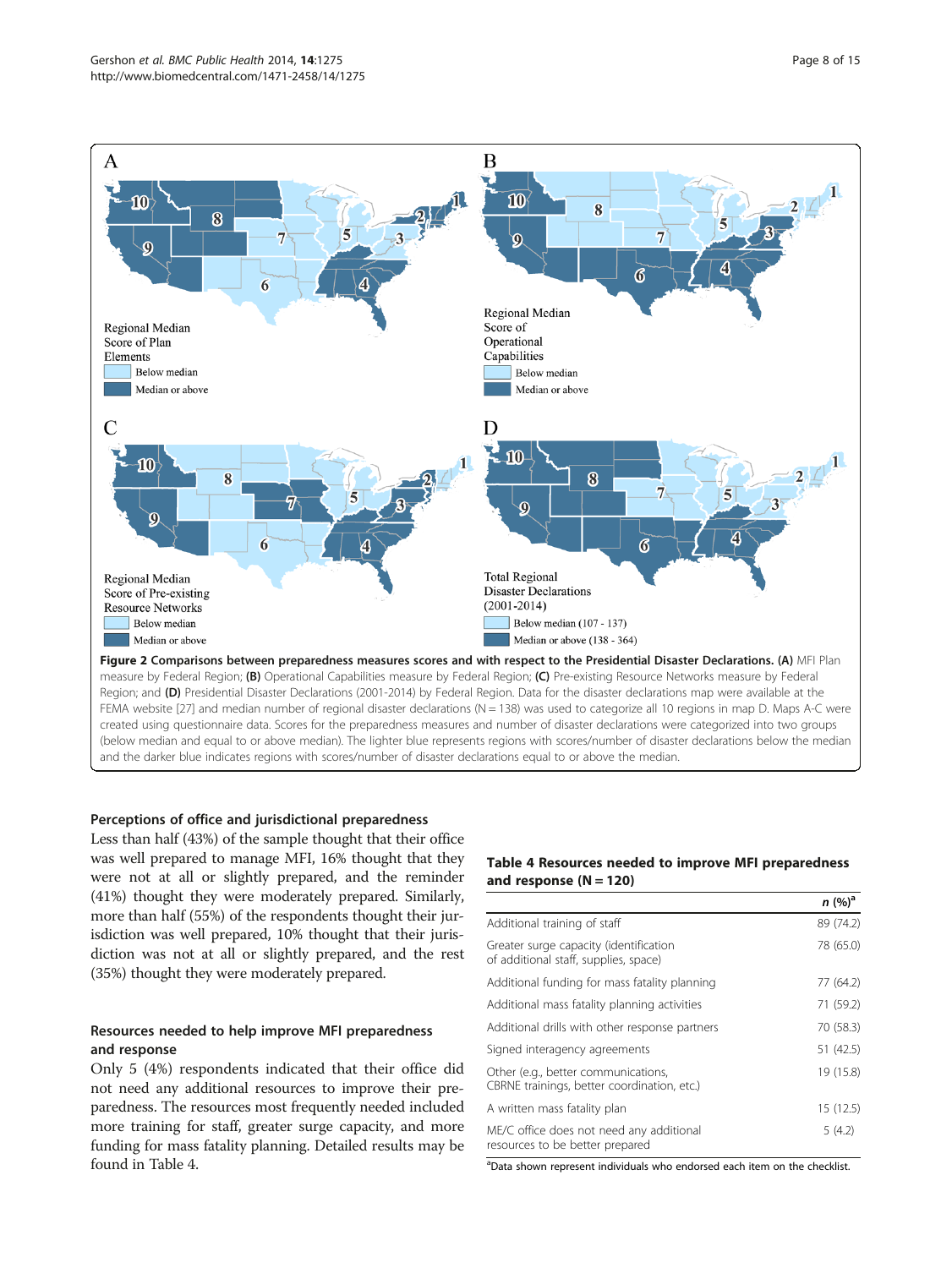# Relations between preparedness measures and predictor variables

As noted in Table [5,](#page-9-0) several factors were significantly associated with each of the measures of preparedness, but only one variable, training of staff on the office's MFI plan, was significantly associated with all three. Training of staff was also the single most strongly associated variable with respect to the MFI Plan measure  $(OR = 5.44,$ 95% CI [2.10, 14.11]); i.e., ME/Cs who provided staff training on the mass fatality plan had a 5.44 greater odds of a higher score compared to those ME/C reporting no staff training. Similarly, staff training was also positively associated with the Operational Capabilities and Preexisting Resource Networks measures (OR = 3.86, 95% CI [1.58, 9.46] and  $OR = 2.86$ , 95% CI [1.19, 6.84]), respectively. For the Operational Capabilities measure, the strongest association was noted for maximum fatalities that could be handled within 48 hours  $(OR = 5.65, 95\%)$ CI [2.52, 12.66]); ME/C reporting that they could handle 25 or more fatalities within 48 hours had a 5.65 greater odds of having a higher score on the Operational Capabilities measure than those who could handle 24 or less within 48 hours.

Prior experience managing MFI was significantly associated with higher scores on the Operational Capabilities checklist ( $OR = 3.54$ , 95% CI [1.20,10.41]). Self-reported perceptions of organizational preparedness were strongly (positively) associated with both the MFI Plan and the Operational Capabilities measures, as noted in Table [5](#page-9-0), indicating that respondents had perceptions that reflected at least their own actual level of readiness as measured by these two preparedness measures, although we have no information on the actual readiness at the jurisdictional level.

Findings of interest include the general lack of a significant relation between preparedness measures and the size of jurisdiction served, although the Operational Capabilities measure was significantly (positively) associated with a larger workforce (>6 full time employees).

# Relations between preparedness measures and willingness and ability of staff to report to duty

Conceptually, willingness and ability of staff is seen as resulting from preparedness of the worksite. That is, the more prepared the workplace, the more willing and able the work force will be to report to duty during disaster events, including MFI. However, since these data are cross-sectional, directionality for any of these study variables cannot be ascertained. To assess the relationship between the willingness and ability variables and the three preparedness measures we included them, as shown in Table [5,](#page-9-0) in the bivariate analyses. The preparedness measures, for the most part, were not significantly associated with staff willingness and ability to

report to duty during MFI, with or without contamination with CBRNE. One exception here was the moderate positive association between staff willingness to report to non-contaminated MFI and (higher) MFI Plan measure score (OR = 2.94, 95% CI [1.04, 8.32]).

# Results of the multivariate analysis

Most variables significant at the bivariate level were no longer significant at the multivariate level. Exceptions included the MFI Plan measure and Operational Capabilities measure, which remained significantly correlated to each other (OR = 3.44, 95% CI [1.27,9.32], p < .05); ME/ Cs reporting highly developed plans were more than three times more likely to report a high level of organizational capabilities. Another significant result at both the bivariate and multivariate levels was that Coroners (as compared to Medical Examiners) were more likely to report a higher score on the Pre-Existing Resource Network measures (OR = 3.5, 95% CI {1.46,8.40, p < .01]. A borderline significant score was also noted between the MFI Plan measure and training on the MFI Plan.

# **Discussion**

Based on our results, the three new preparedness measures presented in this paper provide for a broad and inclusive perspective on mass fatality management preparedness. The MFI Plan measure serves as a road map for planning, the Operational Capabilities allows for an in-depth assessment of organizational resources and Pre-existing Resource Networks indicates the external supports available to the ME/Cs. These three measures, when combined, reflect a more accurate level of local ME/C preparedness to manage MFI. A fourth component, ability and willingness of staff can also be considered an important indicator of preparedness, but we conceptualize this as an outcome of preparedness (i.e., staff who perceive a more prepared workplace will be more willing to show up for work during times of disaster), rather than a *predictor* of preparedness. The nature of the willingness and preparedness relationship has been clearly demonstrated in real time during the Ebola virus outbreak, where well prepared biocontainment hospitals have reported a large increase in job applicants willing to work in these high containment facilities in contrast with hospitals treating cases or suspected cases without this degree of preparedness reporting job actions and strikes [\[42,43\]](#page-14-0).

The results of the bivariate analysis indicate the important relationship between high quality planning and training; since these data are cross sectional, the exact nature of the relationship for instance, between measures of preparedness and training, cannot be determined. However, it does seem likely that ME/Cs with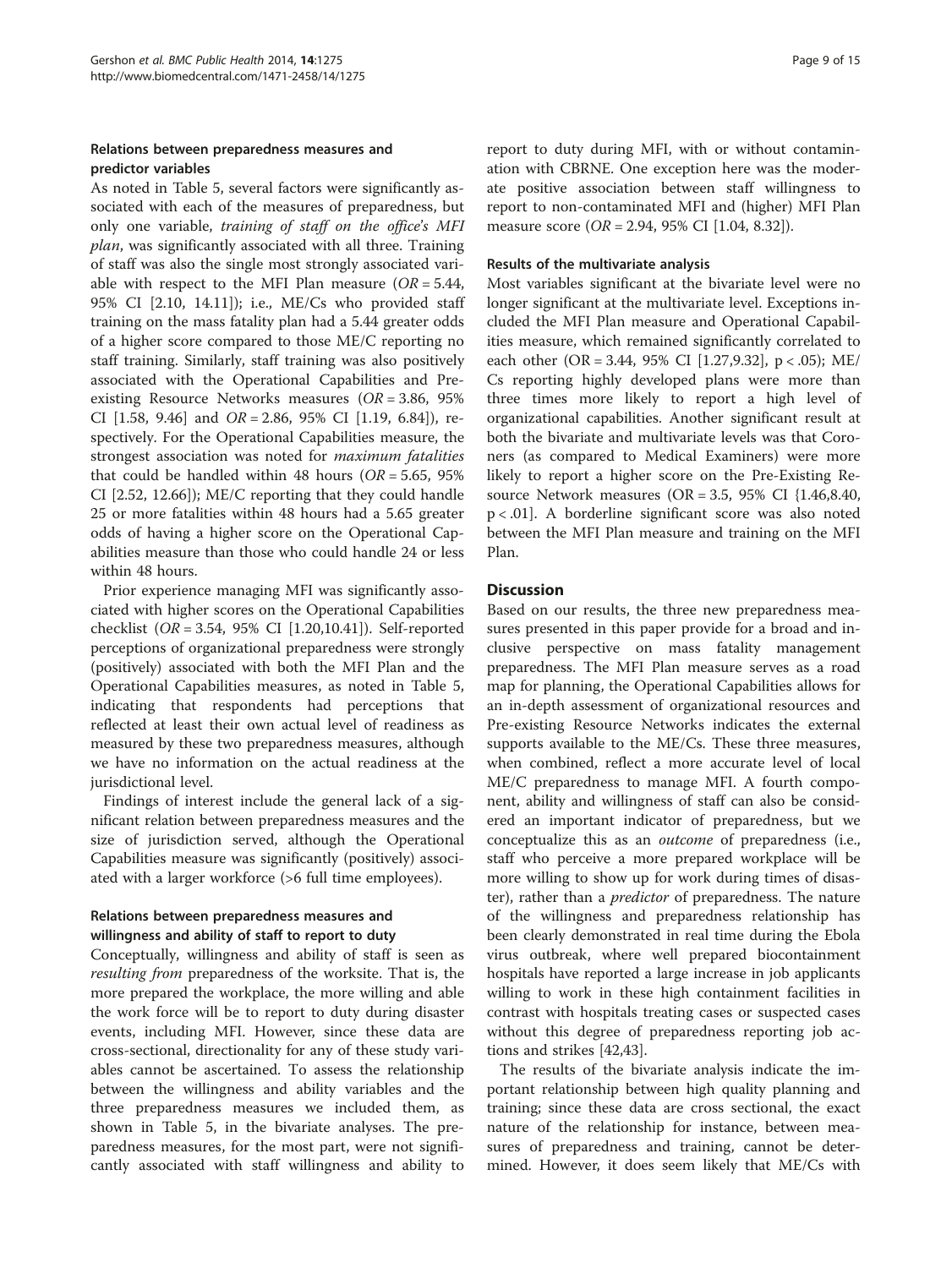|                                                                                                                                                                  | MFI plan elements<br>$N = 114$ |                 | <b>Operational capabilities</b><br>$N = 117$ |           | Pre-existing resource<br>networks $N = 118$ |           |
|------------------------------------------------------------------------------------------------------------------------------------------------------------------|--------------------------------|-----------------|----------------------------------------------|-----------|---------------------------------------------|-----------|
|                                                                                                                                                                  | Odds ratio<br>95% CI           | <i>p</i> -value | Odds ratio<br>95% CI                         | p-value   | Odds ratio<br>95% CI                        | p-value   |
| Workplace category (coroner is<br>the reference category)                                                                                                        | 1.03                           | .934            | 1.03                                         | 9.34      | 0.34                                        | $.006***$ |
|                                                                                                                                                                  | $[0.42 - 2.17]$                |                 | $[0.49 - 2.17]$                              |           | $[0.16 - 0.74]$                             |           |
| Number of full time employees<br>(6 or less is the reference category)                                                                                           | 1.77                           | .129            | 2.52                                         | $0.16*$   | 0.78                                        | .500      |
|                                                                                                                                                                  | $[0.85 - 3.72]$                |                 | $[1.19 - 5.34]$                              |           | $[0.37 - 1.62]$                             |           |
| Maximum fatalities that can be<br>handled within 48 hrs (24 or less<br>is the reference category)                                                                | 2.25                           | $.025*$         | 5.65                                         | $\,<$     | 1.01                                        | .970      |
|                                                                                                                                                                  | $[1.06 - 4.78]$                |                 | $[2.52 - 12.66]$                             | $.001***$ | $[0.48 - 2.12]$                             |           |
| Having experience of mass fatality                                                                                                                               | 2.23                           | .135            | 3.54                                         | $.022*$   | 1.12                                        | .810      |
| incidents in the past 5 years<br>(no is the reference category)                                                                                                  | $[0.79 - 5.71]$                |                 | $[1.20 - 10.41]$                             |           | $[0.44 - 2.88]$                             |           |
| Training on mass fatality plan                                                                                                                                   | 5.44                           | $\,<\,$         | 3.86                                         | $.003**$  | 2.86                                        | .018      |
| (no or not have a plan is<br>the reference category)                                                                                                             | $[2.10 - 14.11]$               | $.001***$       | $[1.58 - 9.46]$                              |           | $[1.19 - 6.84]$                             |           |
| Training on CBRNE (no is the                                                                                                                                     | 1.86                           | .155            | 2.17                                         | .075      | 1.32                                        | .510      |
| reference category)                                                                                                                                              | $[0.79 - 4.38]$                |                 | $[0.92 - 5.12]$                              |           | $[0.58 - 3.02]$                             |           |
| Drills participation (no is the                                                                                                                                  | 4.68                           | $.005***$       | 3.83                                         | $.003**$  | 1.75                                        | .250      |
| reference category)                                                                                                                                              | $[1.59 - 13.73]$               |                 | $[1.58 - 9.46]$                              |           | $[0.68 - 4.48]$                             |           |
| Having staff roster (no is the                                                                                                                                   | 1.83                           | .184            | 5.48                                         | $.001***$ | 2.38                                        | .061      |
| reference category)                                                                                                                                              | $[0.75 - 4.47]$                |                 | $[1.99 - 15.14]$                             |           | $[0.96 - 5.87]$                             |           |
| Proportion of staff that are<br>willing to report to duty<br>during a regular mass fatality<br>incident (70% or less staff willing<br>is the reference category) | 2.94                           | $.042*$         | 2.55                                         | .068      | 2.25                                        | .110      |
|                                                                                                                                                                  | $[1.04 - 8.32]$                |                 | $[0.93 - 6.98]$                              |           | $[0.82 - 6.13]$                             |           |
| Proportion of staff that are willing                                                                                                                             | 1.88                           | .177            | 1.87                                         | 1.27      | 1.10                                        | .820      |
| to report to duty during a CBRNE<br>involved mass fatality incident<br>(70% or less staff willing is the<br>reference category)                                  | $[0.85 - 4.13]$                |                 | $[0.84 - 4.17]$                              |           | $[0.50 - 2.39]$                             |           |
| Proportion of staff that are able to                                                                                                                             | 1.53                           | .313            | 2.24                                         | .058      | 1.28                                        | .550      |
| report to duty during a mass fatality<br>incident (70% or less staff able is<br>the reference category)                                                          | $[0.67 - 3.49]$                |                 | $[0.97 - 5.15]$                              |           | $[0.56 - 2.91]$                             |           |
| Proportion of staff that are able to report                                                                                                                      | 1.27                           | .552            | 1.15                                         | .730      | 0.92                                        | .830      |
| to duty during a CBRNE involved mass<br>fatality incident (70% or less staff able is<br>the reference category)                                                  | $[0.58 - 2.76]$                |                 | $[0.52 - 2.52]$                              |           | $[0.42 - 2.00]$                             |           |
| Proportion of staff that have pre-event<br>plan (70% or less staff able is the<br>reference category)                                                            | 1.15                           | .762            | 1.77                                         | .224      | 2.34                                        | .072      |
|                                                                                                                                                                  | $[0.47 - 2.80]$                |                 | $[0.70 - 4.46]$                              |           | $[0.93 - 5.89]$                             |           |
| Self-reported workplace preparedness                                                                                                                             | 3.40                           | $.002***$       | 5.27                                         | $\,<$     | 1.56                                        | .250      |
| (Less prepared is the reference category)                                                                                                                        | $[1.55 - 7.45]$                |                 | $[2.31 - 12.00]$                             | $.001***$ | $[0.74 - 3.28]$                             |           |
| Self-reported jurisdiction preparedness                                                                                                                          | 2.35                           | $.025*$         | 2.69                                         | $.010*$   | 1.35                                        | .420      |
| (Less prepared is the reference category)                                                                                                                        | $[1.12 - 4.95]$                |                 | $[1.27 - 5.70]$                              |           | $[0.65 - 2.81]$                             |           |
| Serving urban area (less than                                                                                                                                    | 2.14                           | .199            | 1.65                                         | .386      | 0.55                                        | .300      |
| 50,000 is the reference category)                                                                                                                                | $[0.67 - 6.81]$                |                 | $[0.53 - 5.07]$                              |           | $[0.17 - 1.74]$                             |           |
| MFI plan elements (below median                                                                                                                                  |                                |                 | 6.71                                         | $\,<$     | 2.93                                        | $.004***$ |
| is the reference category)                                                                                                                                       |                                |                 | $[3.04 - 14.82]$                             | .001***   | $[1.40 - 6.11]$                             |           |

# <span id="page-9-0"></span>Table 5 Bivariate regression analysis of preparedness measures and organizational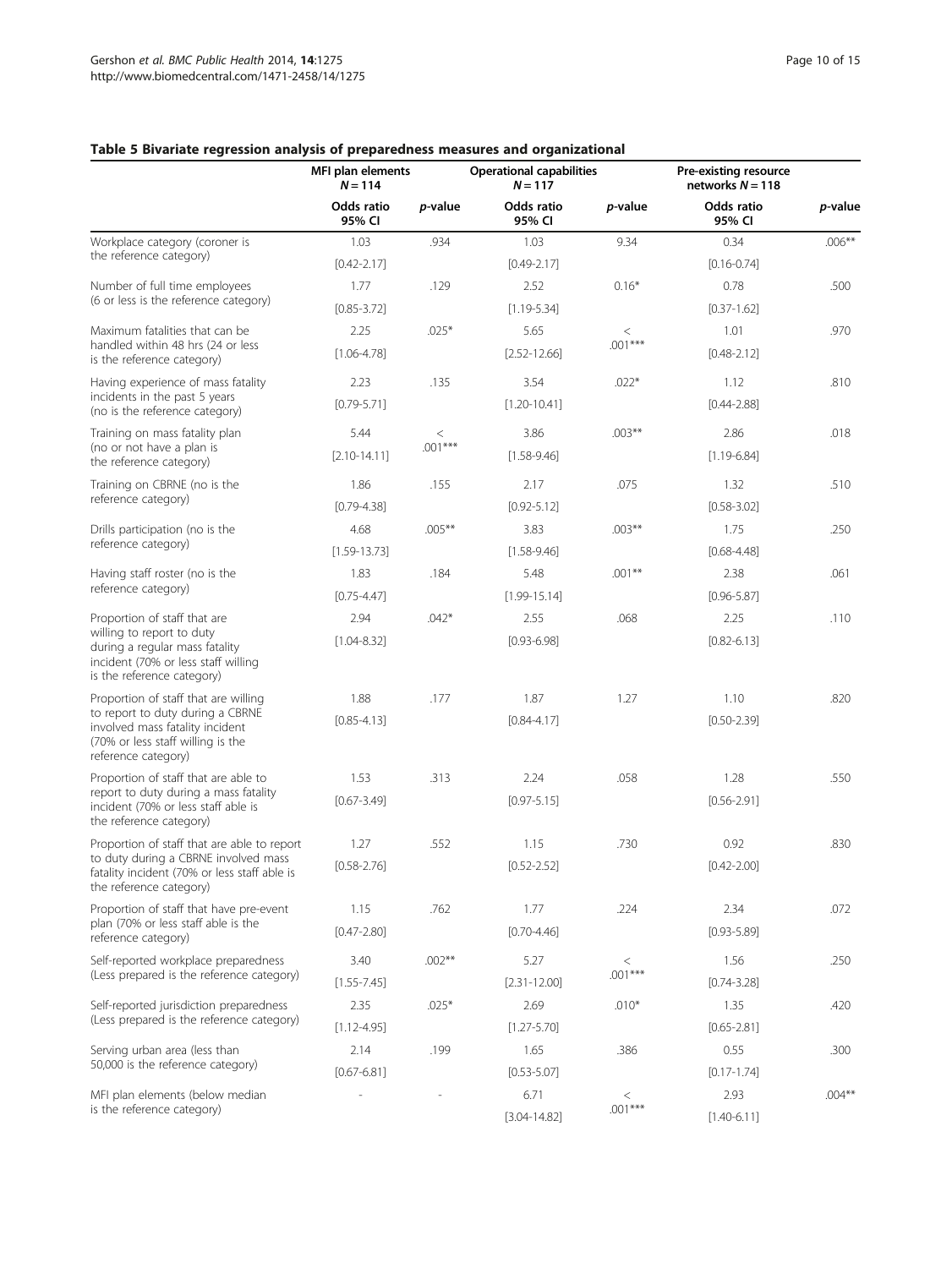| Operational capabilities                                                      |  | 2.22            | $0.31*$ |
|-------------------------------------------------------------------------------|--|-----------------|---------|
| (below median is the<br>reference category)                                   |  | $[1.01 - 4.59]$ |         |
| Pre-existing resource networks<br>(below median is the<br>reference category) |  |                 |         |

Table 5 Bivariate regression analysis of preparedness measures and organizational (Continued)

Note. All organizational characteristics and preparedness measures were coded into binary variables.

 $*$ p < 0.05.  $*$  $*$ p < 0.01.  $**$  $p$  < 0.001.

high quality planning also are more likely to implement training programs based on their planning. For the most part, factors that were significant in the bivariate analyses were no longer significant in the multivariable analysis, probably due to collinearity. More complex study designs and the inclusion of other variables not studied here, such as the funding available for MFI planning at the jurisdictional level and MFI training and knowledge of the ME/C, are needed in order to better characterize the factors related to preparedness.

Our three-tiered approach to measuring preparedness contrasts with other models for systems-level preparedness, which have been suggested, such as the Ready, Willing, and Able framework developed by McCabe and colleagues [[44\]](#page-14-0). Our approach incorporates many of their constructs, especially "Ability", which is reflected in our operational capabilities measure. In our efforts to characterize preparedness, we examined other metrics considered by field experts to be essential components, such as resources available to the ME/C through preexisting relationships and agreements- as these are vital to effective MFI management. Additionally, in line with systems-level preparedness models, our approach also acknowledges "willingness" as noted above as an important component of preparedness. Compared to other sectors we have studied with respect to willingness, the ME/C are reportedly very willing to report to duty [\[31,32](#page-13-0)]. Still, and in consideration of the fact that ME/Cs and staff are under a legal mandate to report to duty, a large proportion of staff may fail to report-especially if CBRNE agents are involved. Importantly, even if staff are willing, their availability may be severely limited during an infectious disease outbreak causing staff illness; meeting surge capacity needs for staffing could then be highly problematic, as replacement staff most likely would not have the unique skill set required of ME/C and staff.

Our findings indicate variable levels of preparedness using three separate, yet related measures of preparedness. While improvements are indicated in all aspects of preparedness, special attention is needed to address operational capabilities since, on average, respondents had only about half of the items on the Operational Capabilities Checklist in place. Without these core capabilities, response will be limited.

With respect to the map of Presidential Disaster Declarations comparing the median scores of the three preparedness measures, while there are some differences, it is important to acknowledge that not all disasters result in high fatalities; a good example of this was Super Storm Sandy, which, while causing an estimated \$50B in damages, resulted in relatively few direct deaths  $(N =$ 147) given the magnitude of the disaster [\[45\]](#page-14-0).

Some notable findings in our study include the fact that preparedness levels did not differ based on type of office (i.e., Medical Examiner vs Coroner), jurisdictional characteristics (size of population and rural vs urban), or the number of staff. These findings indicate that preparedness may not be simply a function of organizational characteristics, but potentially influenced by some other factor(s). It was also notable and reassuring to find that there was a high degree of inter-organizational planning in place, as this strengthens individual ME/C capabilities. As noted, our results also point towards the need for special attention for certain aspects of preparedness, such as the use of social media to help communicate with the public, and mobilizing missing person's hotlines. Social media is increasingly being used by the public during and in the immediate aftermath of disasters to help them connect to family, friends, resources and timely information [\[46,47](#page-14-0)].

There was a gap noted in terms of providing mental health assistance to staff and volunteers and the provision of long-term family assistance, which may be particularly important in the wake of MFI [\[48\]](#page-14-0). There are a number of excellent information resources on the provision of mental health and spiritual care, such as the Interfaith Network of trained religious and lay leaders who are available for both planning and response purposes [[49](#page-14-0)]. We noted that many respondents intended to call upon their local death care sector colleagues for instrumental support and they may also be able to play a role in terms of family assistance and staff respite centers.

Results from this study indicate that, in some jurisdictions, local ME/Cs are well equipped, staffed and prepared to respond to MFI, while in other jurisdictions, they might be overwhelmed by any additional fatalities beyond their typical case load. Complex situations involving CBRNE would challenge almost all ME/Cs. The recent outbreaks of infectious diseases such as Middle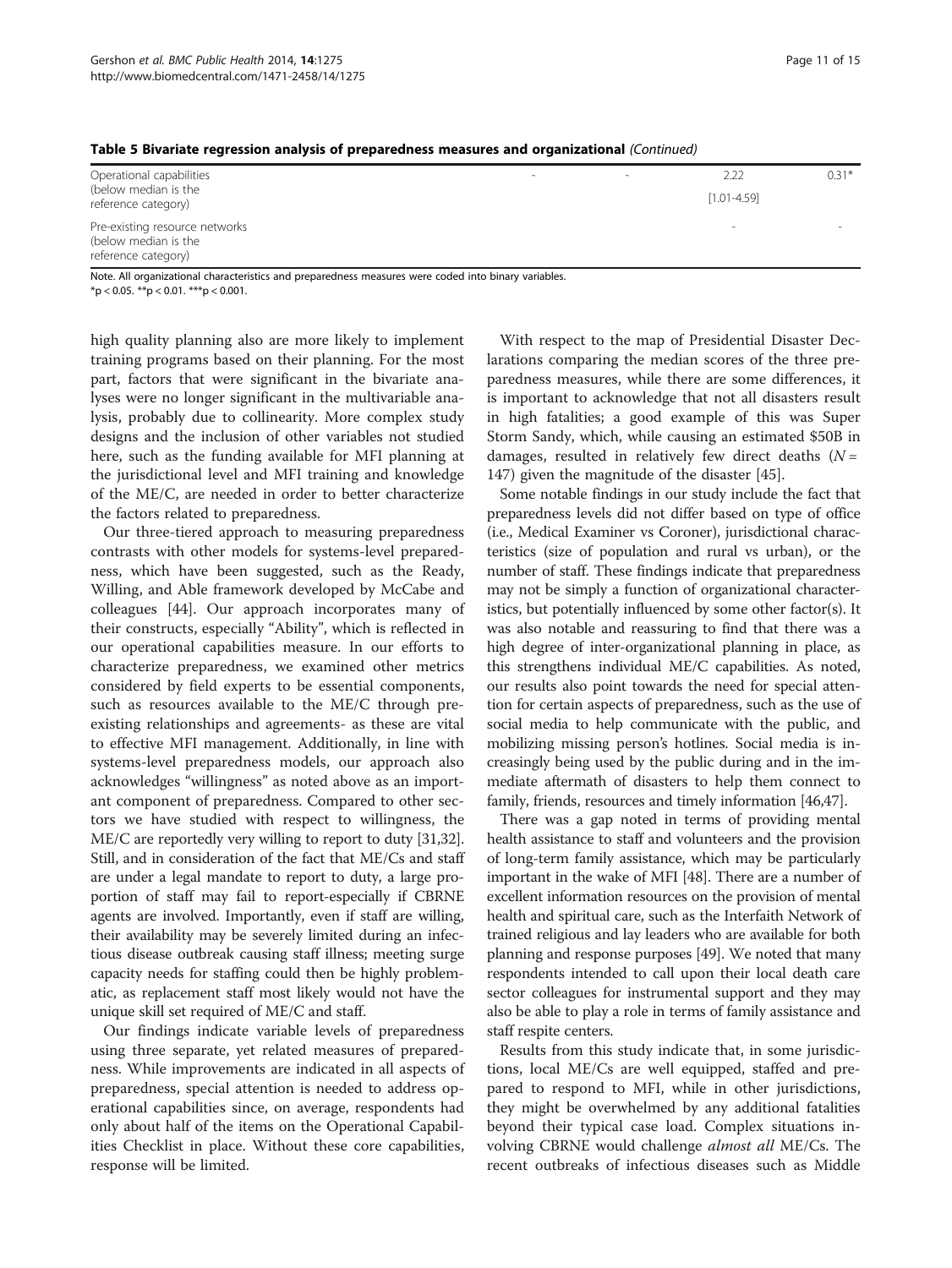East Respiratory Syndrome (MERS), Ebola virus disease and recent influenza pandemics, as well as a number of industrial and transportation incidents involving hazardous chemicals underscore the need for preparedness for these types of incidents [\[3,](#page-13-0)[50\]](#page-14-0). ME/Cs must look to their local office of emergency management and their local health departments for advice on what types of training and preparedness activities are feasible and meaningful. At the very least, local ME/Cs should know the agency or persons to contact for expert advice if there they ever have to respond to a CBRNE incident.

The findings here are in agreement with both the first (2012) and the second (2013) National Preparedness Reports; these serve as the nation's report card for documenting progress in building, sustaining, and delivering the 31 core capabilities as outlined in the National Preparedness Goal [\[13,](#page-13-0)[51,52\]](#page-14-0). The 2012, 2013 and the most recent 2014 reports highlighted the need for improvements in mass fatality preparedness [[13,](#page-13-0)[51,53\]](#page-14-0). Planning for MFI has been historically subpar; FEMA reported that between 2006 and 2011, only 24 out of 56 states and territories invested Department of Homeland Security grant funds for fatality management activities, and fatality management services were rated as the weakest of all 31 core response mission capabilities [\[13\]](#page-13-0). Since we merged our findings and presented them by Federal Region, state level differences are not easily observed. However, at the regional level we can ascertain wide differences across the nation. These geographical differences may reflect the variable levels of investment in mass fatality planning across states. In the 2013 national review of state's fatality management plans, it was noted that while most states had established fatality management plans, upon review some were inadequate or not actionable [\[13\]](#page-13-0). This observation is consistent with our findings at the local ME/C level, which showed that while individual ME/Cs reported the existence of plans, there was a lack of completeness, as assessed by our new measures. Furthermore, more than half of the states do not expect to be able to build additional capacity and therefore intend to rely on federal assets to close existing gaps [[13](#page-13-0)]. Notable exceptions to this include outstanding progress made in certain jurisdictions including New York City, Harris County Texas, Florida, Alabama, Ohio and several others [[13](#page-13-0)], which may serve as models for states struggling to develop adequate capacity. Increased efforts to improve MFI preparedness have also been made through the outreach provided to dozens of jurisdictions by the National Transportation Safety Board (NTSB), the formation of Regional Catastrophic Planning Teams, such as the New York, New Jersey, Connecticut and Pennsylvania team; the FBI establishment of the Scientific Working Group in Disaster Victim Identification and the availability of an integrated web-based Unified Victim Identification System,

developed by the NYC Office of the Chief Medical Examiner, and training programs developed and hosted by the National Mass Fatalities Institute [[13](#page-13-0)[,54-56](#page-14-0)].

#### Recommendations

Although these data have important limitations, namely that they were obtained using convenience sampling and a cross-sectional design, these findings nevertheless represent the largest sample of ME/C to comprehensively report on MFI preparedness and response capabilities. Based on these results, a number of preliminary recommendations are made.

- 1. MFI Plan templates, tailored to local jurisdictional capabilities, should be made widely available through appropriate channels, including the national organizations representing the ME/C.
- 2. The Operational Capabilities Checklist that we have developed may also be a useful tool that could be made widely available. Dissemination of tools like this checklist may help local ME/Cs develop high quality planning. MFI plans, operational capabilities and resource sharing agreements should be reviewed by ME/Cs annually and updated as needed. The development and upkeep of plans should be a transparent process, and information should be distributed effectively throughout the organization. The fact that many respondents did not know how often their plans were updated indicates that this is not currently the reality for most ME/Cs. Contact information, including chain of command (local and state level) contacts should always be kept up-to-date.
- 3. Because training was associated with preparedness, it would be helpful to have web-based training made widely available to all ME/Cs to ensure that they are trained effectively using up-to-date curricula, and excellent resources for this, including programs addressing CBRNE, are available [\[21](#page-13-0)[,57-59](#page-14-0)]. Drills were also important. The local jurisdiction office of emergency management should take the lead in organizing MFI drills so that all responding actors can participate, including local death care industry businesses, local first responders, representatives of faith-based organizations, and others.
- 4. ME/C leadership should identify one or more experienced "advisors" within each Federal Region who can coach local ME/Cs through the most important first steps in the immediate aftermath of MFI and to help the local ME/C in forming the appropriate questions to ask of response agencies. Additionally, every ME/C must have ready access to experts knowledgeable on the management of fatalities that involve CBRNE agents, as very few ME/C have the necessary resources to safety and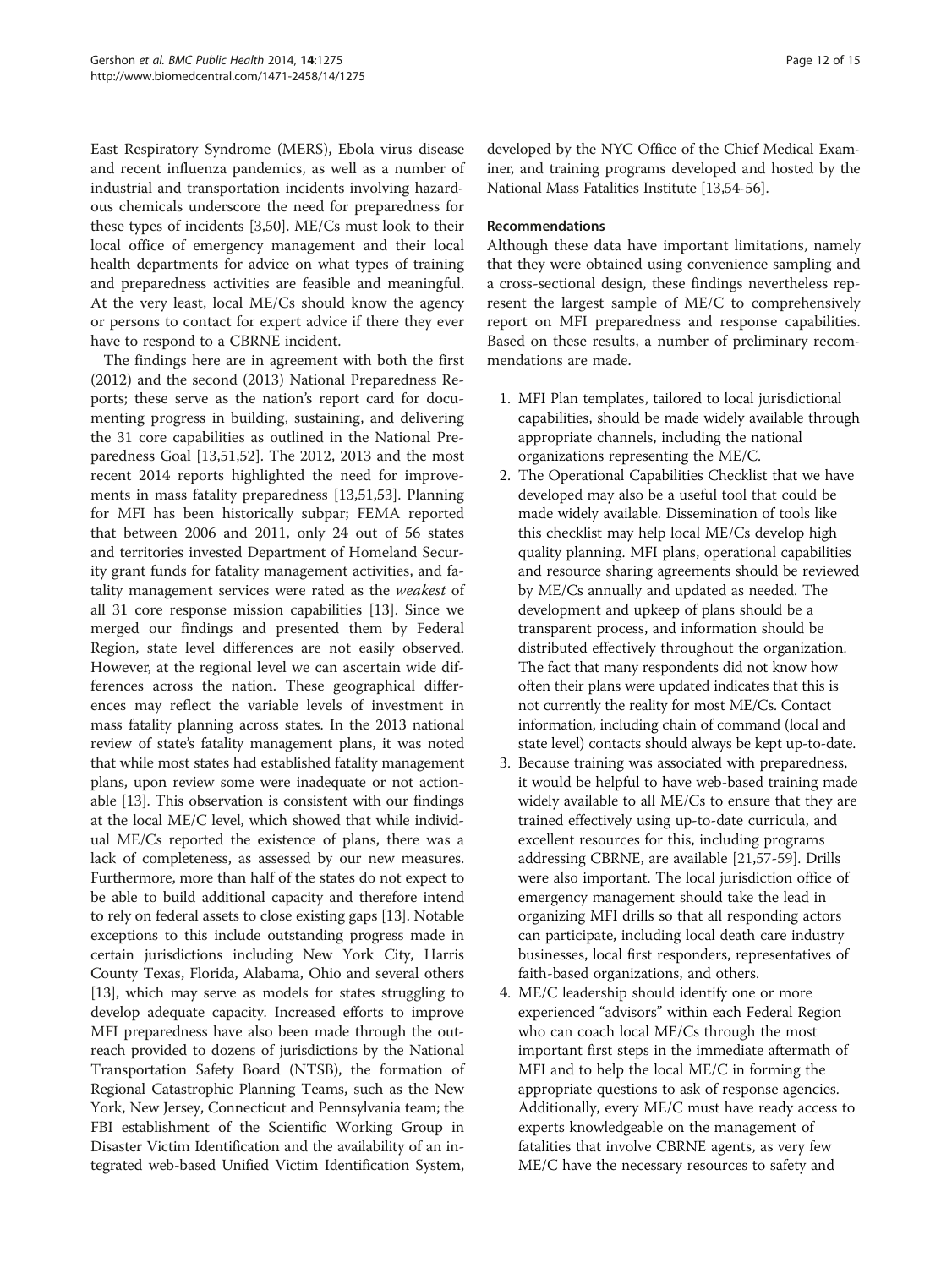<span id="page-12-0"></span>effectively manage incidents involving these hazardous agents.

- 5. Since it is clear that many local ME/Cs expect to be provided with resources at the federal level, a dialog between local, state and federal level responders must develop and be ongoing.
- 6. Funding is needed at national, regional, and local levels for MFI preparedness and for the development and implementation of mass fatality management best practices guidance.
- 7. Finally, study data should be reviewed by key informants in order to triangulate the findings and to ensure adequacy of these preliminary recommendations.

#### Strengths and limitations

A major strength of this study is that this is, to our knowledge, the first study to develop MFI preparedness criteria to assess subjective preparedness, and the first to assess national levels and correlates of preparedness. The criteria were developed with the input of many respected ME/Cs in the field, which strengthens the measures and indicates a high level of professional interest in improving MFI response capabilities.

The three measures (a combined total of 52 items) could be made widely available for ME/Cs to rapidly conduct self-assessments, taking no more than 10 minutes to complete. The results might guide tailored quality improvement activities, such as inter-agency agreements with local response partners. The measures could also be used at local and regional drills to assess MFI preparedness at the state and Federal Region level. Other countries could adapt these measures to meet their own national requirements. The measures could also be used as a postassessment of MFI response; in the aftermath of MFI, local ME/C could conduct a self-evaluation of their response. Data from these measures also provide support for ongoing national efforts to improve the quality and effectiveness of MFI management capabilities.

There are also several potential study limitations. First, with a cross-sectional design we cannot infer causality. For example, we cannot determine if staff training leads to higher levels of preparedness or if agencies with higher levels of preparedness are more likely to have staff training. Nevertheless, these data do provide a good snapshot of current preparedness among US ME/Cs, filling a gap in the literature. Second, self-reported (and therefore subjective) responses could lead to under- or overestimation of actual preparedness. However, if self-reporting bias does exist in the sample, our results are much more likely to represent an exaggerated degree of preparedness than might actually be the case, as ME/Cs with little or no preparedness might have been discouraged from completing the survey. Thus, we believe the preparedness gaps reported here represent the minimum of those found in the field, and that actual gaps may be even more dramatic.

Finally, because only a relatively small sample of the nation's ME/Cs participated in this questionnaire, we therefore have the potential risk of response bias and lack of representativeness. Our sample therefore may not reflect the actual state of preparedness of the entire population of ME/Cs in the US. Our small sample and potential response bias of respondents may therefore lead to a lack of generalizability. However, our findings are similar to the very limited data presented in the 2012 and 2013 National Preparedness Reports and are also consistent with the perspectives offered by national leaders with broad knowledge of response capabilities in this sector [\[13,](#page-13-0)[51](#page-14-0)]. Our study also benefited from representation of every Federal Region. In the future, it would be helpful to conduct annual surveys on preparedness of this key sector. A more complete assessment of preparedness in this sector will likely be achieved through more robust recruitment and follow-up measures, larger samples, and prospective study designs using multivariable approaches in order to account for potential confounding variables. Actual experimental studies should also be conducted (preparedness training vs. wait list control) to identify evidence based training programs.

#### Conclusions

Current climatological, meteorological, social and political trends point toward increased risk of disaster-related events and the possibility of MFI. We can mitigate the risk to some extent, but it is likely that MFI will continue. Therefore, it is imperative that we take the necessary steps to prepare for these as feasibly as possible. Even small preparedness steps can increase the effectiveness of mass fatality management, and this in turn can help support recovery of affected communities. Effective mass fatality management, which includes respectful, culturally sensitive handling of human remains, expeditious identification of the decedents, and rapid release of the remains to family members for final disposition, can help support the recovery and resiliency of survivors and the rehabilitation of communities. Effective MFI management shows both respect for the dead as well as compassion for the bereaved and is appropriately one of our nation's priority goals for preparedness.

#### Additional files

[Additional file 1:](http://www.biomedcentral.com/content/supplementary/1471-2458-14-1275-S1.pdf) NSF Mass Fatality Management Survey for MEC. [Additional file 2:](http://www.biomedcentral.com/content/supplementary/1471-2458-14-1275-S2.docx) MEC Code Book.

#### Abbreviations

US: United States; ME/C: Medical Examiner or Coroner; MFI: Mass Fatality Incident; CFM: Complex Fatality Management; CBRNE: Chemical, biological,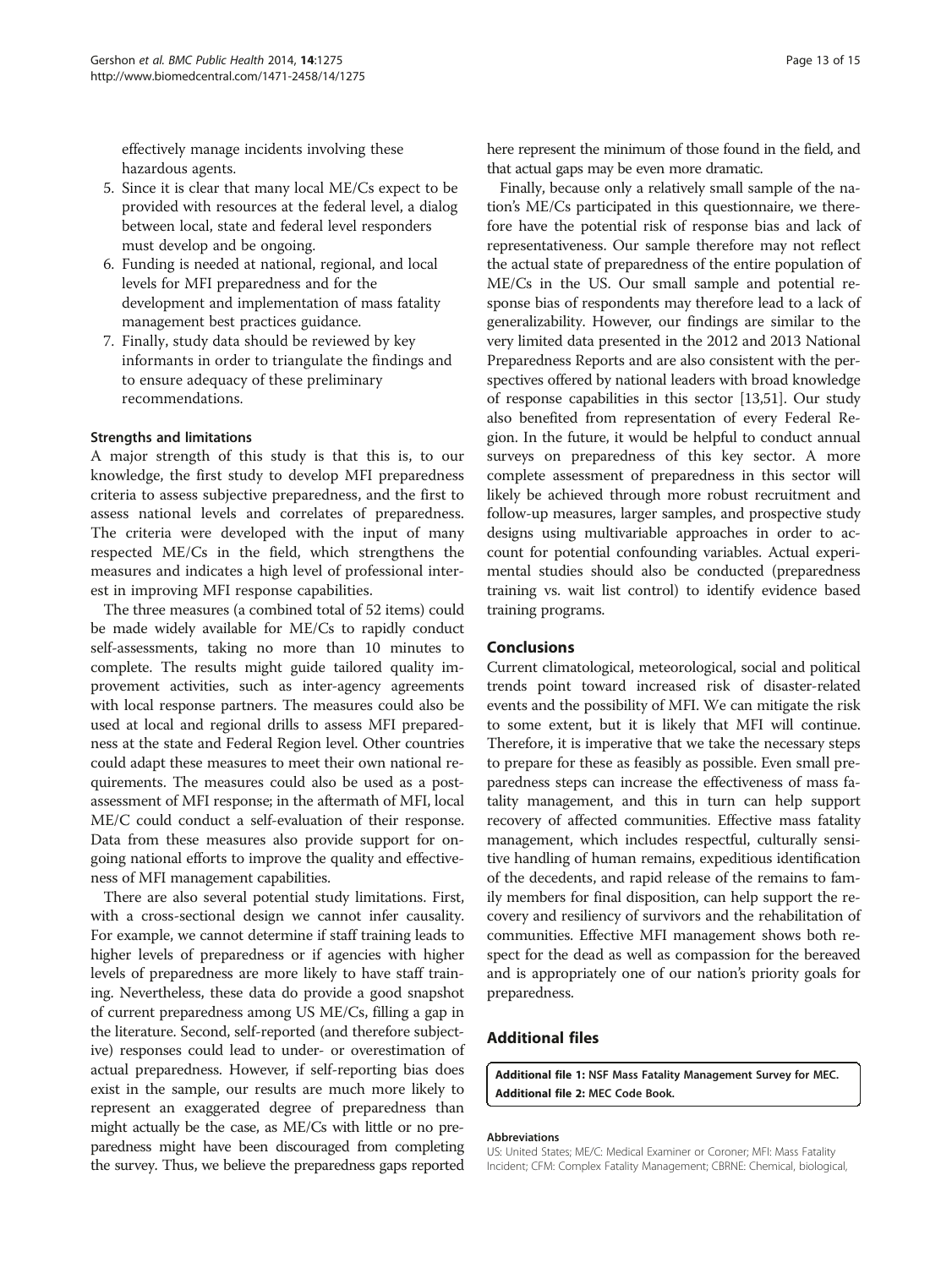<span id="page-13-0"></span>radiological, nuclear or explosive; NRF: National Response Framework; DHHS: Department of Health and Human Services; DMORT: Disaster Mortuary Operational Response Team; UCSF: University of California, San Francisco; CHR: Committee on Human Research; NIMS: National Incident Management System; NRP: National Response Plan; EMS: Emergency Support Function; FEMA: Federal Emergency Management Agency; CPG: Comprehensive Preparedness Guide; OR: Odds ratio; CI: Confidence interval; NTSB: National Transportation Safety Board; IAC & ME: International Association of Coroners & Medical Examiners; NAME: National Association of Medical Examiners.

#### Competing interests

The authors declare that they have no competing interests. \*Note: Co-author Halley E.M. Riley, MPH is a participant in the ASPPH/CDC Public Health Fellowship (Class of 2013). The work conducted for this publication was completed prior to the fellowship and has no relationship to the fellowship whatsoever and was not funded by ASPPH or CDC.

#### Authors' contributions

RG, JM, and MO conceptualized the study. RG, Principal Investigator of the study, designed the questionnaire, managed the study, and wrote the manuscript. MO conducted and led data analysis and helped write the manuscript. QZ helped to design the questionnaire, collected and managed study data, created ArcGIS maps, and assisted on the preparation of the manuscript. JM helped design the questionnaire, conducted network analysis and helped write the manuscript. DC assisted in data analysis and created tables. HR helped to design the questionnaire and helped revise the manuscript. MS consulted on the data analysis, and helped to write the manuscript. All authors' read and approved the final manuscript.

#### Acknowledgments

This study was funded by a grant (CMMI-1233673) provided by the National Science Foundation. The authors are grateful to the following individuals who graciously shared their expert advice: Ms. Cynthia Gavin, Mr. John Nesler, Ms. Allison Woody, Dr. Jason Wiersema, Ms. Emily Carroll, Dr. Frank DePaolo, Dr. Suzanne Utley, Dr. Lisa LaPoint, Dr. John Fudenberg, Dr. Elin Gursky, Mr. Edward Kilbane and Mr. Kevin Sheehan. We also thank Ms. Tara McAlexander and Ms. Denise McNally for their input in questionnaire development. We are also deeply appreciative of The International Association of Coroners & Medical Examiners (IAC & ME) and the National Association of Medical Examiners (NAME) for their assistance in questionnaire development, distribution and participant recruitment. A special note of thanks to the study participants for their enthusiastic participation in the various aspects of this study.

#### Author details

<sup>1</sup>Department of Epidemiology and Biostatistics and Institute for Health Policy Studies, School of Medicine, University of California, San Francisco, San Francisco, CA 94118, USA. <sup>2</sup>Virginia Bioinformatics Institute, Virginia Tech, 900 N Glebe Rd, Arlington, VA 22203, USA. <sup>3</sup>School of Nursing and Department of Biomedical Informatics, Columbia University, 617 W. 168th Street, Georgian, 226, New York, NY 10034, USA. <sup>4</sup>Association of Schools and Programs of Public Health (ASPPH), Atlanta, GA 30333, USA. <sup>5</sup>Department of Psychology, Loyola University Maryland, Baltimore, MD 21210, USA.

#### Received: 3 September 2014 Accepted: 8 December 2014 Published: 15 December 2014

#### References

- Batni S, Gursky EA: Historical perspectives in mass fatality. In Death in Large Numbers: the Science, Policy, and Management of Mass Fatality Events. 1st edition. Edited by Gursky EA, Fierro MF. Chicago, IL: American Medical Association; 2012:25.
- 2. EM-DAT: The OFDA/CRED International Disaster Database; [[http://www.emdat.be/database\]](http://www.emdat.be/database)
- 2014 Ebola Outbreak in West Africa Case Counts. In [\[http://www.cdc.](http://www.cdc.gov/vhf/ebola/outbreaks/2014-west-africa/case-counts.html) [gov/vhf/ebola/outbreaks/2014-west-africa/case-counts.html\]](http://www.cdc.gov/vhf/ebola/outbreaks/2014-west-africa/case-counts.html)
- 4. Morgan OW, Sribanditmongkol P, Perera C, Sulasmi Y, Van Alphen D, Sondorp E: Mass fatality management following the South Asian tsunami disaster: case studies in Thailand, Indonesia, and Sri Lanka. PLoS Med 2006, 3(6):e195.
- Scanlon J, McMahon T, Van Haastert C: Handling mass death by integrating the management of disasters and pandemics: lessons from the Indian Ocean tsunami, the Spanish Flu and other incidents. J Contingencies Crisis Manage 2007, 15(2):80–94.
- 6. Weisler RH, Barbee JG, Townsend MH: Mental health and recovery in the Gulf Coast after Hurricanes Katrina and Rita. JAMA 2006, 296(5):585–588.
- 7. National response framework. In Edited by U.S. Department of Homeland Security. Washington, DC: FEMA Publications Warehouse; 2008.
- 8. Hanzlick R: Medical examiners, coroners, and public health: a review and update. Arch Pathol Lab Med 2006, 130(9):1274–1282.
- Hickman MJ, Hughes KA, Strom KJ, Ropero-Miller JD: Bureau of justice statistics special report: medical examiners and coroners' offices, 2004. Edited by U.S. Department of Justice. Washington, DC: Bureau of Justice Statistics, Office of Justice Program; 2004:8.
- 10. Greenberger M, Henson T, Kates S, Major A: Legal issues in mass fatality events. In Death in Large Numbers: the Science, Policy, and Management of Mass Fatality Events. Edited by Gursky EA, Fierro MF. Chicago, IL: The American Medical Association; 2012:20.
- 11. Target capabilities list. In Edited by U.S. Department of Homeland Security; 2007.
- 12. Gursky EA: A working group consensus statement on mass-fatality planning for pandemics and disasters. J Homeland Secur 2007
- 13. National preparedness report. In Edited by U.S. Department of Homeland Security. Washington, DC: 2013.
- 14. International mass fatality management conference. In The City of New York Office of Medical Examiner, Regional Catastrophic Planning Team; 2012.
- 15. Mass Fatality Response Plan: Florida Medical Examiner Commission. Florida: 2006. [https://www.fdle.state.fl.us/Content/getdoc/ff5b917d-0101-4727-85c7-](https://www.fdle.state.fl.us/Content/getdoc/ff5b917d-0101-4727-85c7-60213cb0d01b/MEC-Florida-Mass-Fatality-Plan-pdf.aspx) [60213cb0d01b/MEC-Florida-Mass-Fatality-Plan-pdf.aspx.](https://www.fdle.state.fl.us/Content/getdoc/ff5b917d-0101-4727-85c7-60213cb0d01b/MEC-Florida-Mass-Fatality-Plan-pdf.aspx)
- 16. Emergency support function #8 public health and medical services annex. In Edited by U.S. Department of Homeland Security. Washington, DC: FEMA Publications Warehouse; 2008.
- 17. Terbush JW, Huckaby GC, Luke M: Civil-military integration for mass-fatality events. In Death in Large Numbers: the Science, Policy, and Management of Mass Fatality Events. 1st edition. Edited by Gursky EA, Fierro MF. Chicago, IL: American Medical Association; 2012:14.
- 18. SurveyMonkey Inc.: SurveyMonkey. In Palo Alto, California: 1999.
- 19. National response plan. In [\[http://www.dhs.gov/xlibrary/assets/](http://www.dhs.gov/xlibrary/assets/NRP_Brochure.pdf) [NRP\\_Brochure.pdf](http://www.dhs.gov/xlibrary/assets/NRP_Brochure.pdf)]
- 20. Woody AC, Boyer DA: Mass fatality management: local & regional planning. In Texas Emergency Management Conference. Texas: 2013:45.
- 21. Santa Clara County Public Health Department Managing Mass Fatalities: a toolkit for planning. In [[http://www.sccgov.org/sites/sccphd/en-us/](http://www.sccgov.org/sites/sccphd/en-us/HealthProviders/BePrepared/Pages/Managing-Mass-Fatalities.aspx) [HealthProviders/BePrepared/Pages/Managing-Mass-Fatalities.aspx\]](http://www.sccgov.org/sites/sccphd/en-us/HealthProviders/BePrepared/Pages/Managing-Mass-Fatalities.aspx)
- 22. Boyer DA, Smith GS, Woody AC: Regional mass fatality management concept of operations. Edited by Regional Catastrophic Preparedness Grant Program; 2009.
- 23. New York State guidance county mass fatality annex with emphasis on pandemic influenza preparedness. Edited by New York State Office of Emergency Management; 2011.
- 24. Hirsch CS: All hazards mass fatality management plan. Edited by The City of New York Office of Chief Medical Examiner; 2009.
- 25. Ohio emergency operations plan acute mass fatalities incident response plan. Edited by Ohio Department of Health; 2012.
- 26. Regional catastrophic incident mass fatality plan. Edited by California Emergency Management Agency; 2011.
- 27. Emergency Management BC: BC coroners service mass fatality response plan. British Columbia: Emergency Management BC; 2014.
- 28. Mass fatality management planning toolkit. Texas Department of State Health Servicesth edition; 2010.
- 29. Fatality management toolkit. Edited by State of Alabama Department of Public Health; 2009.
- 30. Kincaid JP, Fishburne RP, Rogers RL, Chissom BS: Derivation of new readability formulas (Automated Readability Index, Fog Count and Flesch Reading Ease Formula) for navy enlisted personnel. Millington, TN: U.S. Department of Commerce - National Technical Information Service; 1975:51.
- 31. Qureshi K, Gershon RR, Sherman MF, Straub T, Gebbie E, McCollum M, Erwin MJ, Morse SS: Health care workers' ability and willingness to report to duty during catastrophic disasters. J Urban Health 2005, 82(3):378–388.
- 32. Gershon RR, Magda LA, Qureshi KA, Riley HE, Scanlon E, Carney MT, Richards RJ, Sherman MF: Factors associated with the ability and willingness of